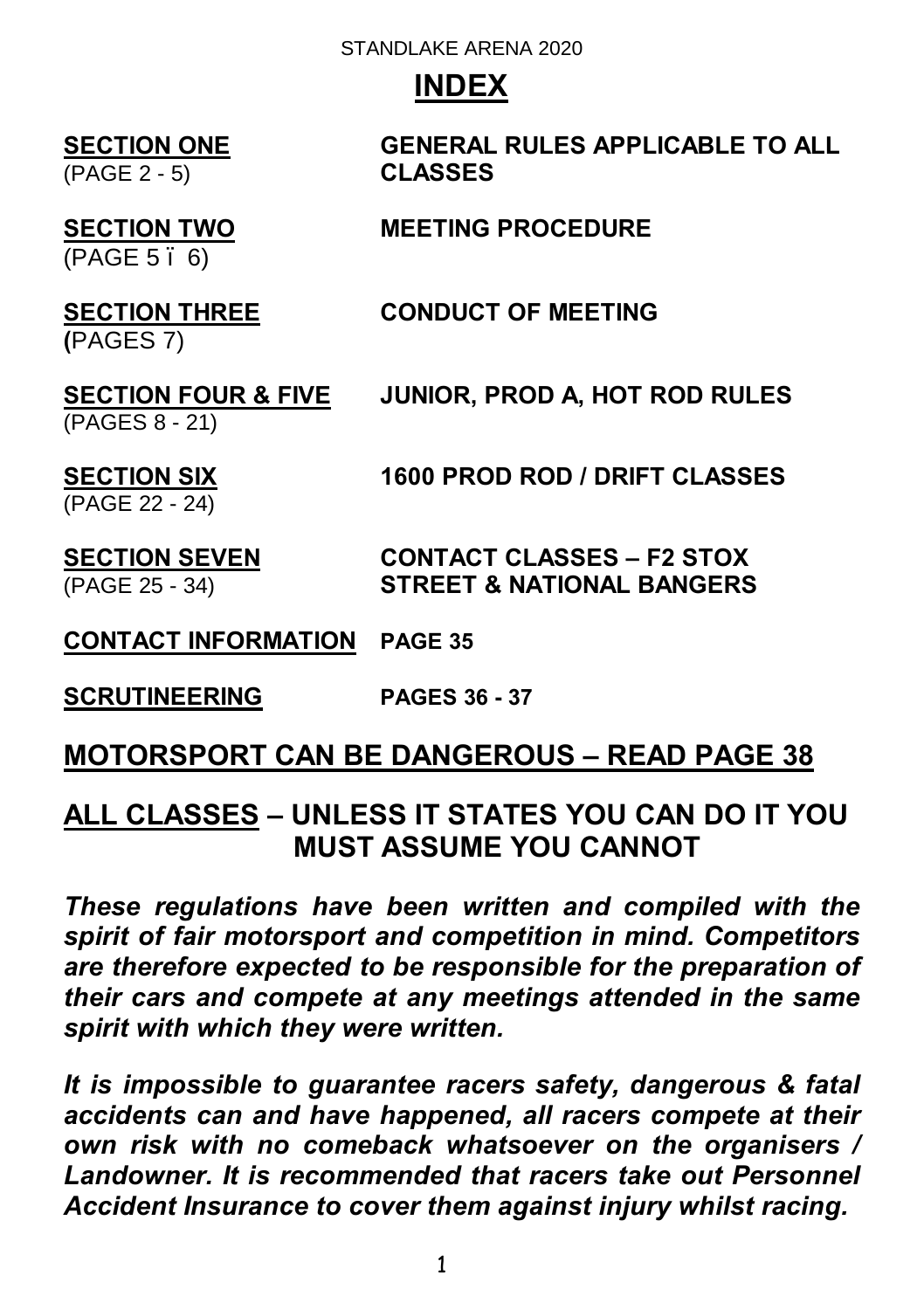#### **SECTION ONE**

# **GENERAL RULES APPLICABLE TO ALL CLASSES**

1. All racecars to be prepared according to the rules specified for each class in this Rule Book.

# 2. **Clothing & Crash Helmets**:

The wearing of crash helmets overalls and gloves is compulsory under practice and race conditions.

Overalls and gloves must be of a fire-retardant material. Overalls and gloves must be Proban treated or made of Nomex or Pyrovatex and comply with at least one of the following specifications, FIA Norme 86, FIA 8856-2000, SFI 3.2A/1 or higher, ISO14116, ISO11612, EN531, EN470-1.

The effectiveness of a fire retardant material is severely compromised by the ingress of any flammable substance, i.e. oil, grease, petrol or brake fluid etc. So therefore the responsibility for the fire retardant ability of the overalls is completely with the driver.

Segto and member clubs will take no responsibility for the effectiveness of the fire retardant material.

Proban treated garments can be washed domestically and in fact any garment treated by this method should be capable of withstanding up to 50 washing cycles using the approved instructions.

Crash helmets must comply with at least one of the following specifications, BS 6658, Snell 70, 80 & 90 EC 22.05 P/J0511884.

Crash helmets must not be fitted with a chin pad.

Helmets that do not comply will be confiscated.

Visors or goggles of shatterproof construction are compulsory under practice and race conditions.

The removal of visors or goggles under practice and race conditions is not permitted.

Neck braces are highly recommended, fire retardant neck braces are also highly recommended.

Neck braces are mandatary for all Junior drivers.

Fire retardant footwear is highly recommended.

Fire retardant balaclavas are highly recommended.

3. **Safety Belts / Harness**. Seat belts are compulsory under practice / race conditions and must be of the full harness type (minimum five point fixing) and comply with F.I.A. regulations. Push button release must be forward facing, not side facing. Rear fixing must be at 45 degrees to seat back for non-race high back bucket seats. If seat belts are involved in a severe accident it is recommended that they should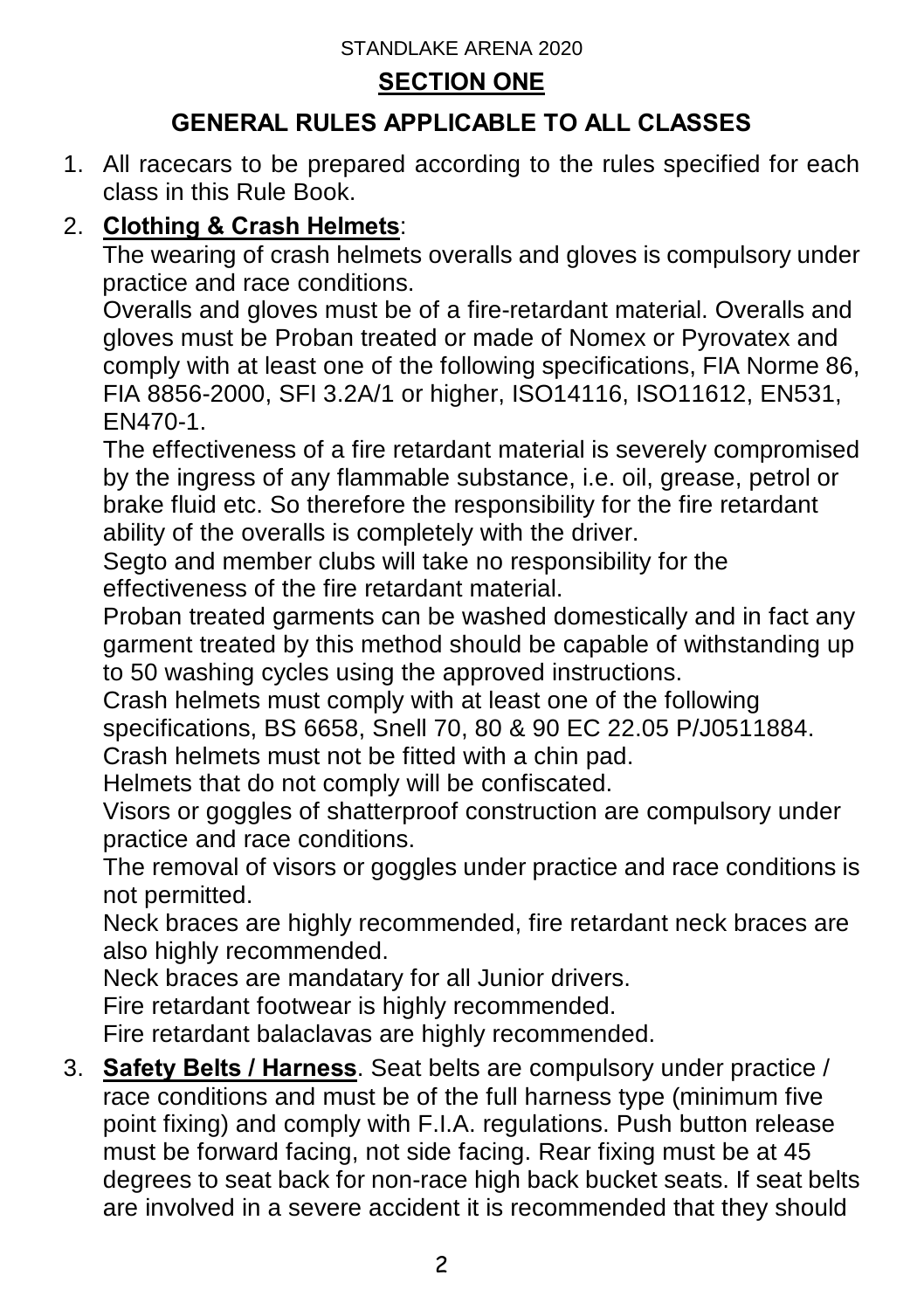be discarded and replaced. Manufactured race seats with the correct slots for the harness to go through are allowed a maximum 45 degree angle point of fixing.

- 4. If your car stops during a race, either on track or the infield, you must stay in your car fully belted with your helmet on. If a race is Red Flagged only the racers on track may exit to the safe area of the infield. Racers on the infield must remain in their car even after a Red Flag.
- 5. If a race stoppage requires the medics to attend the racer, the racer will no longer be eligible to compete for the remainder of the meeting.
- 6. A car will be deemed to have left the circuit if all 4 wheels are on the centre green. In the event of a car leaving the circuit, the driver must exercise caution when re-joining. Anyone re-entering the circuit in a manner deemed reckless will be black flagged and face a further punishment.
- 7. Any deliberate contact on a car off the circuit may result in a load up for the offending driver with possible further sanctions.
- 8. A 5mph speed limit is imposed in spectator and pit areas. Racecars may not be 'tried out' in the pits. Contravention will result in suspension. No racecars in the spectator enclosure.
- 9. Drivers must not consume **Alcohol or use any illegal substances** including tobacco based during a meeting and may be banned. Anyone found to be under the influence of Alcohol or Drugs will not be allowed to race. Racers may be tested at any time.
- 10. All rubbish & litter to be placed in the bins or taken home. **No Wheels or Tyres or Batteries** to be left at the track. Any offenders will be suspended or banned from racing.
- 11. All racers must present a suitable fire extinguisher at scrutineering.
- 12. All vehicles must be fitted with an **efficient exhaust system**. A decibel reading of **98 decibels** measured on the track under racing conditions will be enforced. Cherry bomb exhausts are not allowed. The exhaust system must be isolated from the driver. Either beneath the floor or if run inside the car, the exhaust must be covered in casings of sound material.

Inadequate or faulty exhaust systems due to losing part of the exhaust while competing may result in disqualification.

- 13. All cars to have an efficient highback seat and head restrainer.
- 14. If bonnet, boot or doors come open / fall off automatic black flag.
- 15. Cars with punctured tyres must stop racing or be black flagged.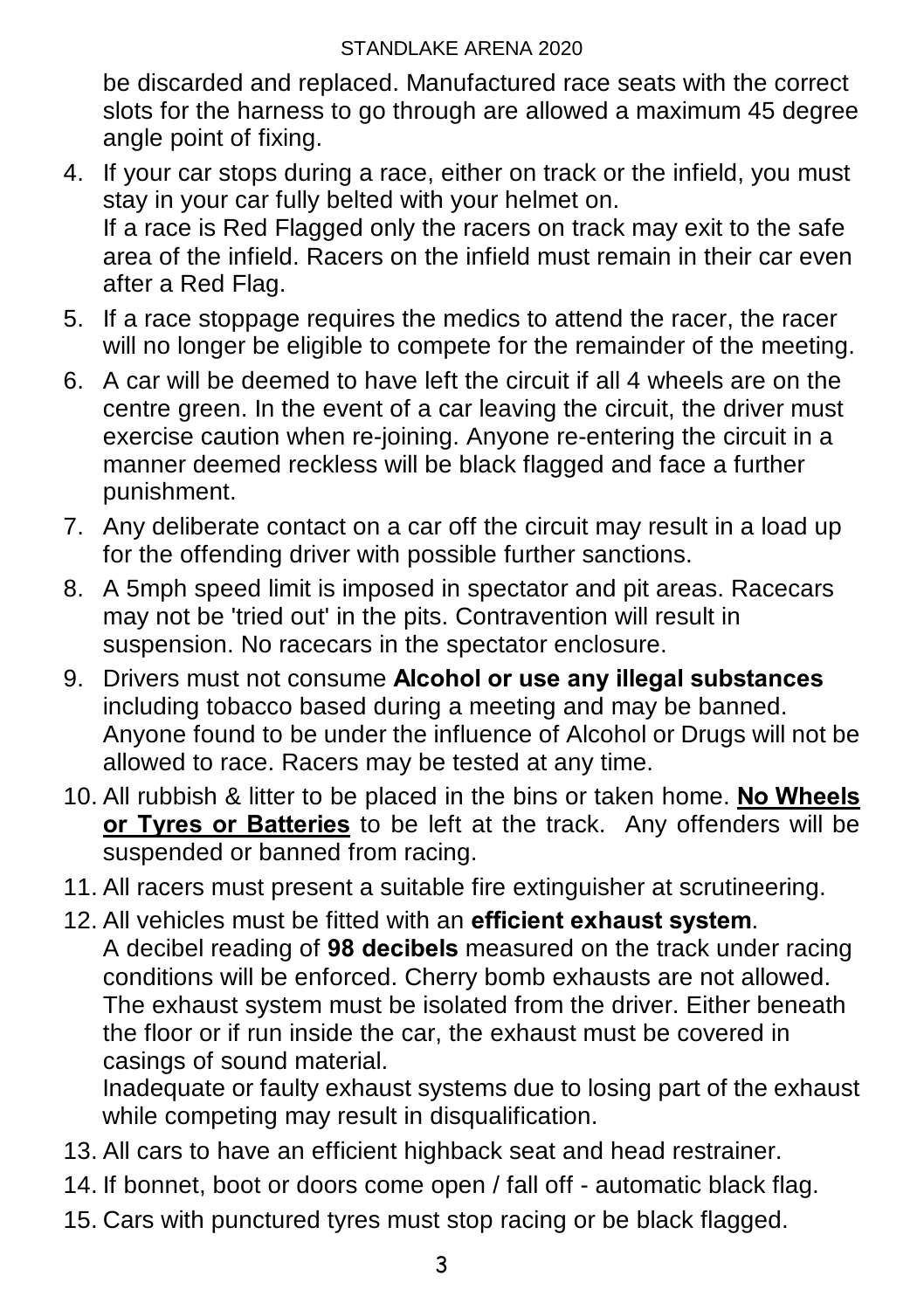- 16. **Dangerous or malicious** driving by Teams or Individuals will result in suspension.
- 17. Physical violence or threats between racers, mechanics or spectators will not be tolerated and may result in suspension. **Racers may face punishment for physical or verbal abuse by their Children / Parents / Mechanics / Supporters. Directed to anyone.**
- 18. Physical violence or threats to any person helping to run the meetings will mean automatic suspension.
- 19. Race Controller's and Clerk of the Course decisions are FINAL.
- 20. Standing lights start for ALL classes. Starting procedures:-

| RED                               | - Prepare.                                                                                    |
|-----------------------------------|-----------------------------------------------------------------------------------------------|
| <b>GREEN</b>                      | - Go.                                                                                         |
| RED                               | - Race stopped or end of race.                                                                |
| back of the grid.                 | Jumping the start - procedure will be repeated with offender going to                         |
| 21. FLAGS:                        |                                                                                               |
| <b>GREEN</b>                      | - Prepare for start light procedure.                                                          |
| <b>YELLOW</b>                     | - Obstruction on track, drive with caution.                                                   |
| <b>BLACK</b>                      | - You are disqualified, pull into the centre.                                                 |
| RED                               | - Race is stopped or stop racing at the end                                                   |
|                                   | of the race                                                                                   |
| WHITE WITH BLACK X<br><b>BLUE</b> | - Warning, you will be docked one place.<br>- Non Contact, hold your line or make way         |
|                                   | for overtaking cars                                                                           |
| <b>CHEQUERED</b>                  | - End of race, keep racing until red flags and                                                |
|                                   | lights are shown.                                                                             |
|                                   | 00 bi all alagana Diladi angl. Diadi Ongay (lang ang<br>الملافية المتحامين والمتحدث والمستحدث |

- 22. In all classes Black and Black Cross flags are recorded with Championship points deducted at the end of the season. Black flag = 5 points deducted. 5 x Cross flag = 5 points deducted.
- 23. Number of Laps/Points Number of laps is determined by the number of racers and will be shown at start of each race. Points in non contact classes are awarded for each race descend from 10 points down to 1 point. 1st . 10  $2^{nd}$  . 9  $3^{rd}$  . 8  $4^{th}$  . 7  $5^{th}$  . 6  $6^{th}$  . 5  $7^{th}$  . 4  $8^{th}$  .  $3.9^{th}$  2 10<sup>th</sup> 1. Points for Bangers and Street Bangers are awarded for each race  $1^{st}$  6  $2^{nd}$  – 5  $3^{rd}$  – 4  $4^{th}$  – 3  $5^{th}$  – 2  $6^{th}$  – 1 Two attendance points per meeting will be awarded to each competitor that competes.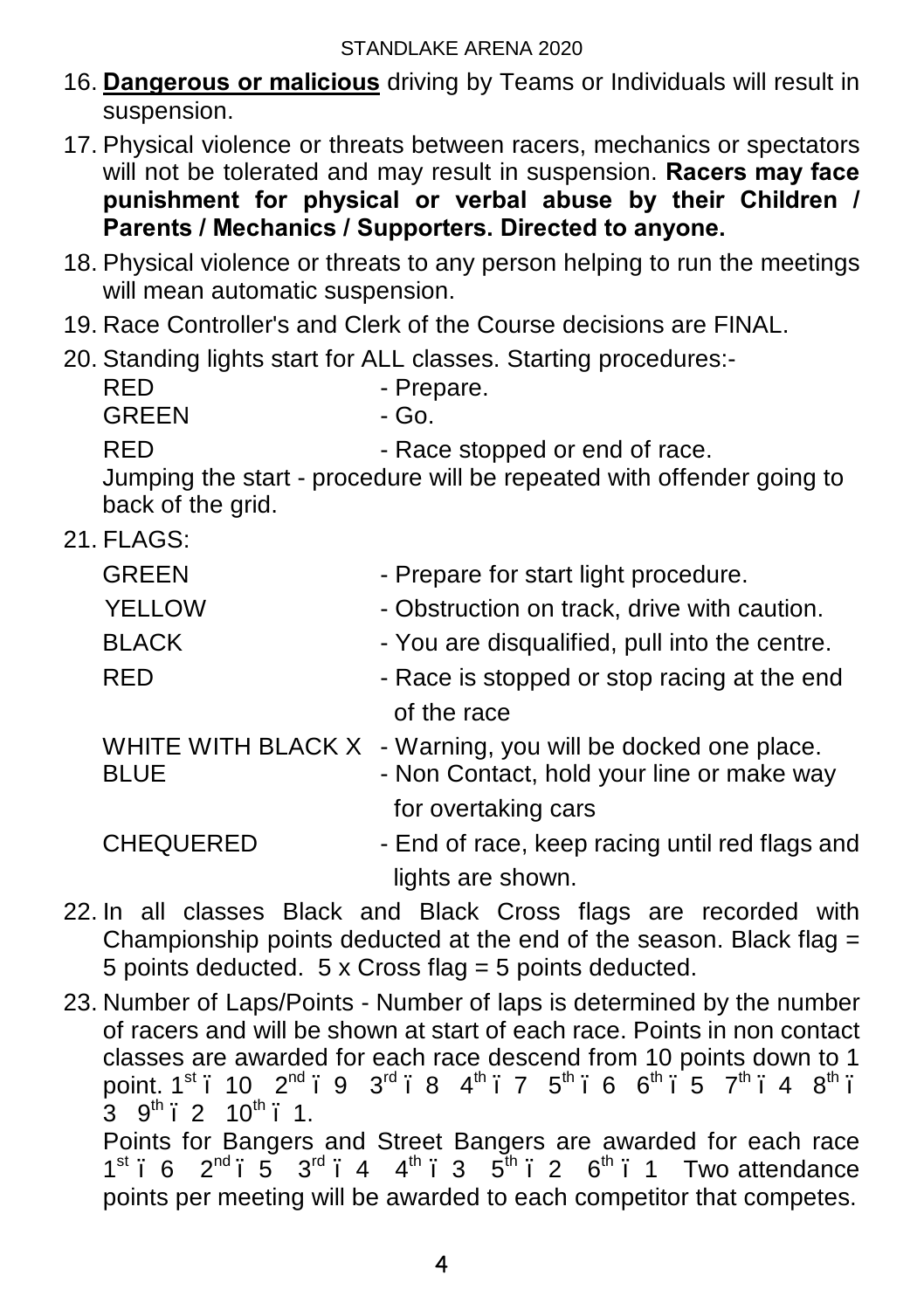Overall club champion will be the driver who accumulates the highest number of points over the whole season, and has received minimal disciplinary action.

- 24. All racing at Standlake is graded. Racers must paint their roof according to whichever grade they have attained. Racers grades may be amended at any time including during a meeting. All cars to have roof fin minimum 6+numbers black on white. Bangers 2ft x 1½ ft. Race number also to be shown on doors.
- 25. Racing can be dangerous & accidents do happen, all racers compete at their own risk with no comeback whatsoever on the organisers / Landowner. It is recommended that racers take out Personnel Accident Insurance to cover them against injury whilst racing.
- 26. Will all racers please drive carefully through surrounding villages when driving to and from Standlake Arena.
- 27. The scrutineers and promotions decisions are final.

# **SECTION TWO - MEETING PROCEDURE**

- 1. **Accidents.** In the event of an accident only the course marshals, club officials, Safety Officer and First Aid personnel will be permitted on to the circuit. Under No Circumstances whatsoever unless specifically directed by the Clerk of the Course, will Parents, co-drivers, mechanics or friends be allowed on the circuit.
- 2. **Vehicle Eligibility**. Club officials/scrutineers reserve the right to strip or seal engine and/or components as deemed necessary on the day. No compensation fee will be paid. Competitors with illegal vehicles will be disqualified from the championship and all points forfeited.
- 3. **Rejection**. Club officials reserve the right at all times to reject any car which in their considered opinion represents an attempt to defeat the regulations, even though it may comply with the letter of the regulations.
- 4. **Grading**. A grading system for drivers is determined by points, Gold roof denotes class champion. Drivers are responsible for finding out their grade. Drivers will be graded after every meeting. A driver may be upgraded on the day in the fairness of the sport to other competing drivers. The officials reserve the right to re-grade any driver at an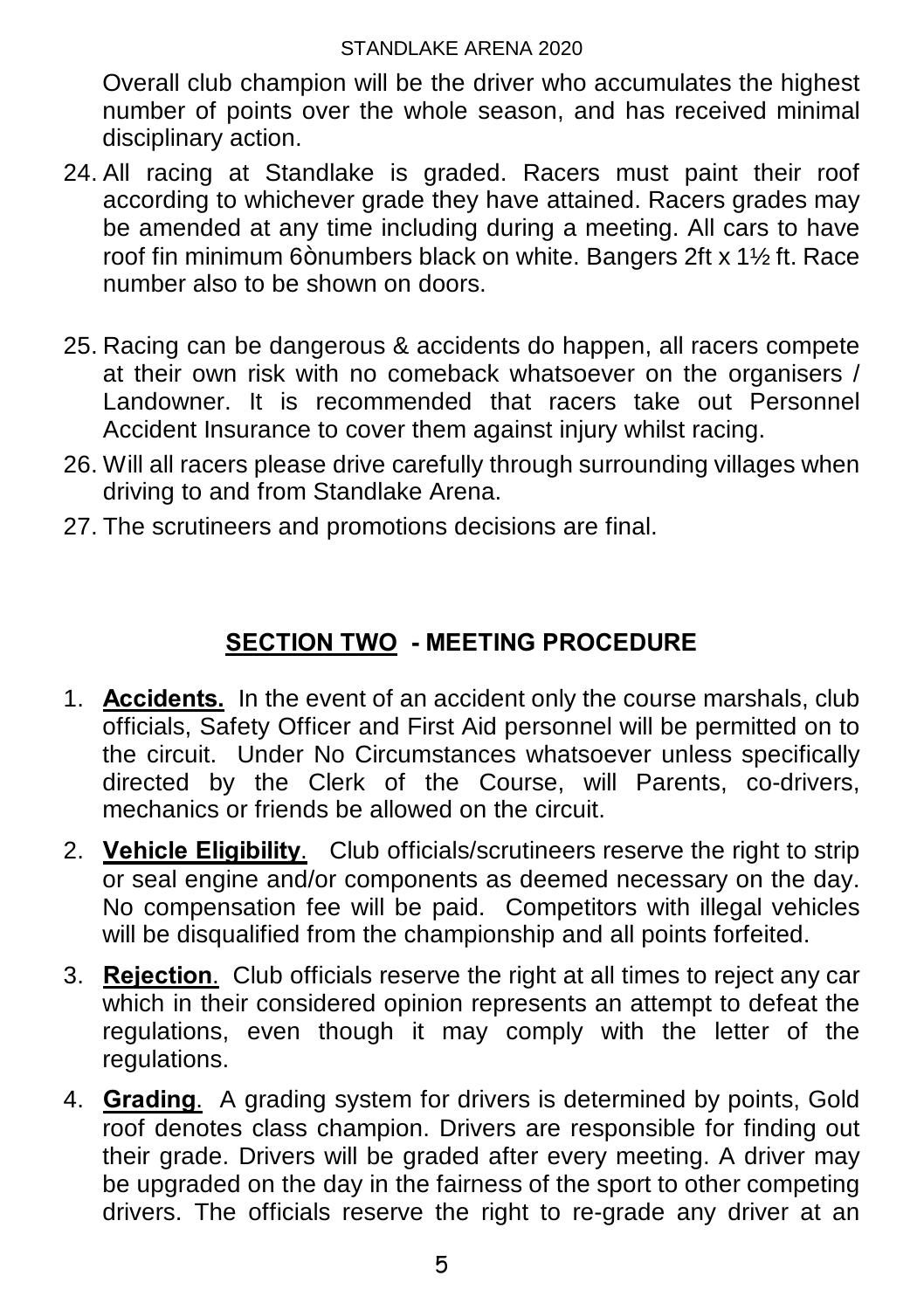event. This will be decided by clerk of the course, drivers will be informed before the start of any race.

5. **GRIDS** Lining up - Grid sheets are posted for non contact classes, drivers are responsible for finding out their grid position. On entering the track to race all racers must proceed straight to their

grid position and line up. Extra rolling laps are not allowed, spinning wheels and static burnouts are not allowed.

Any car not lining up in their correct place will be moved to the rear of the grid.

- 6. **Roof Grades** must be shown. Whole roof painted or min (4+) 102mm strip on both sides  $(4+)$  102mm above the gutter line.
- 7. **Number of Drivers per Car**. The number of the drivers per car at points meetings is one. Once a driver has raced in a particular meeting it is not possible for that driver to exchange, borrow/buy or lend a car with/from/to another competitor for use at said meeting.

Any drivers found responsible for permitting a unlicensed and or unindemnified person to enter the raceway in their vehicle will result in both parties receiving an immediate long term suspension.

8. **Indemnity Forms**. An indemnity / scrutineering form must be signed by the competing driver before the racing starts. Failure to conform will result in driver and all concerned being banned.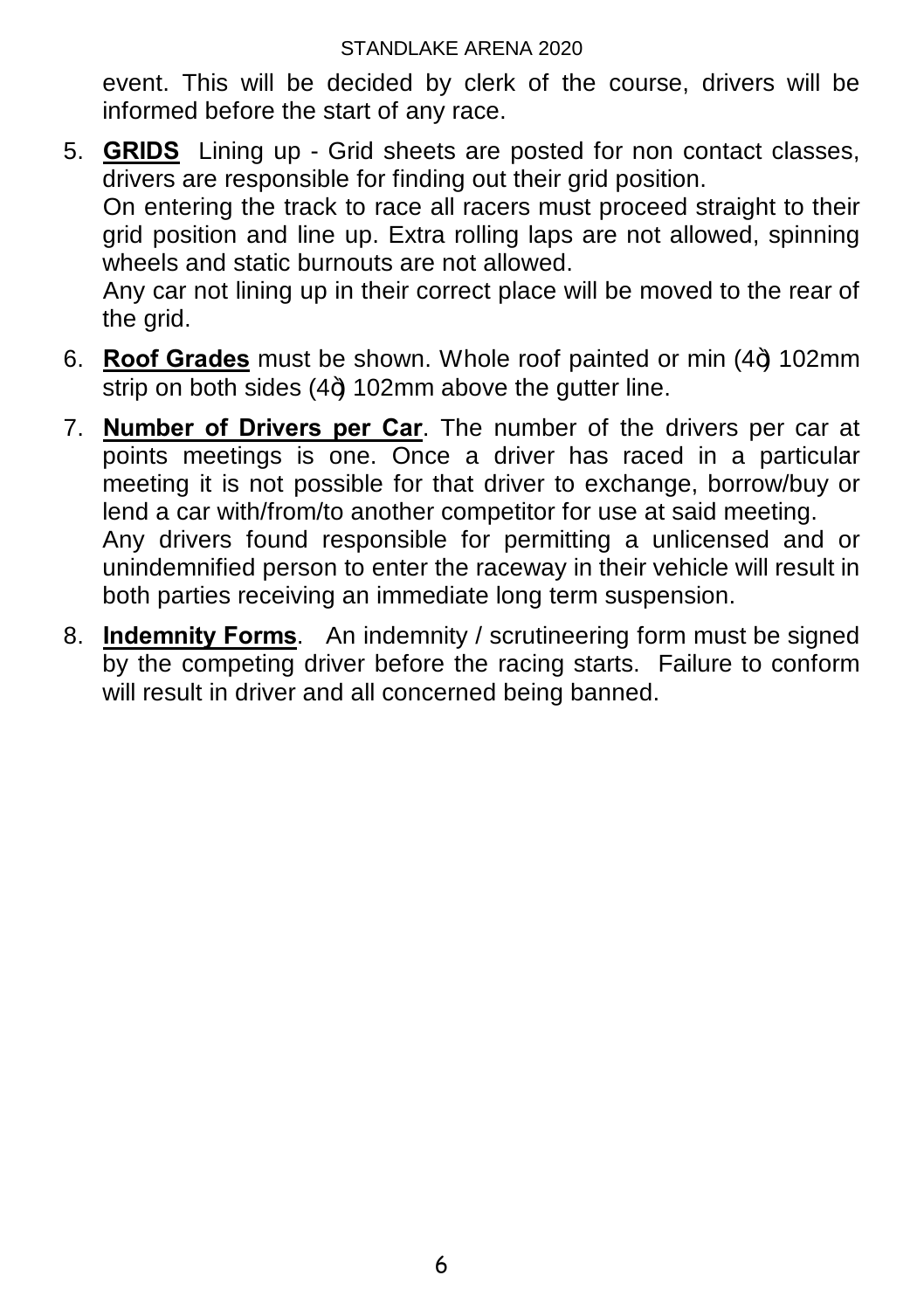#### STANDLAKE ARENA 2020 **SECTION THREE - CONDUCT OF MEETING**

- 1. **Conditions**. It is mandatory that a competitor shall not take part in any competition organised by Standlake Arena unless he/she is in possession of a current competition license. Competitors under 18 years of age shall obtain a signature of Parent/Guardian. The indemnification must be signed using correct name, a Nom De Plume is not legal and will not be accepted. Officials and/or drivers must not consume drugs / alcohol during a meeting as they may be banned from that meeting.
- 2. **Noise.** Please keep noise to a minimum until 11am when practice or racing begins. i.e. no loud revving of engines.
- 3. **Speed limit.** A speed limit of 5 mph. is imposed in all public sections of the field, the approaches to it and the paddock. This applies to all vehicles whether racing or not. Racecars may not be tried out, in the interest of safety anyone offending against this regulation will be summarily banned from the meeting and where applicable forfeit his/her entry fee. No warning will be given.
- 4. **Scrutineering and Signing On**. Upon arrival competitors should proceed to the pit area, unload competition vehicle and then proceed to remove all loose equipment. The competitor shall make certain the vehicle is ready for racing and proceed slowly and quietly to the SCRUTINEERING area, taking with him/her their license rule book, crash helmet and visor as these will be inspected. Vehicles and equipment will be inspected for general safety and conformity with these regulations. Provided that the vehicle is considered satisfactory by the scrutineer, the driver will be handed back his signed log book. Competition cars shall be returned to pit area to wait for racing to commence. The driver will have to pay any outstanding fees before receiving permission to race.
- 5. **Race Control.** is out of bounds to all during racing.
- 6. Anyone tampering with any track equipment or safety fences will be banned from Standlake Arena. **Parents are responsible for their children's actions at all time while at the venue.**
- 7. All persons attending this event are made aware that **'Motor Racing can be Dangerous'**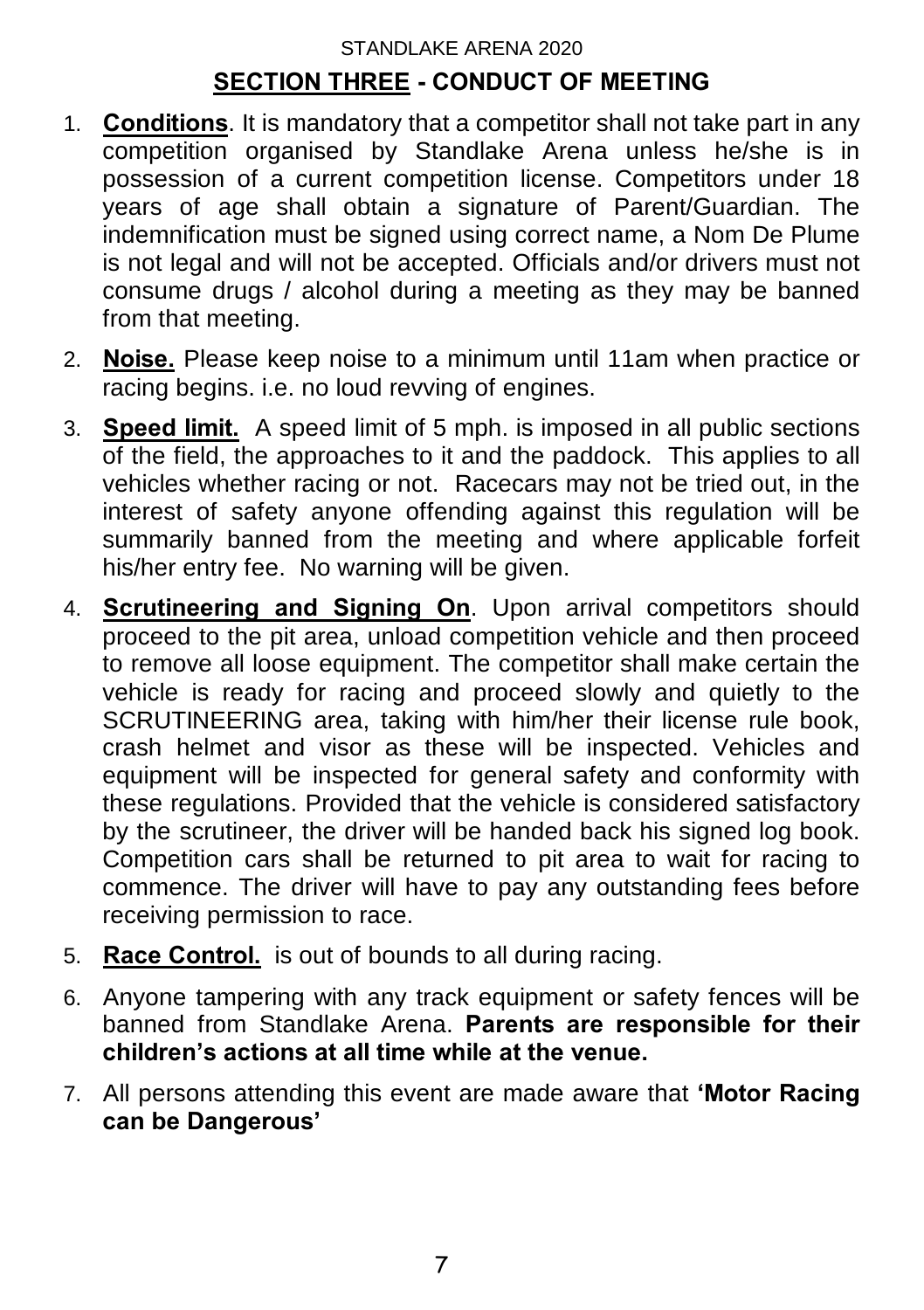# STANDLAKE ARENA 2020 **SECTION FOUR - JUNIOR, PROD A, HOT ROD RULES**

## *UNLESS IT STATES YOU CAN DO IT,*

## *YOU MUST ASSUME THAT YOU CANNOT*

#### **JUNIOR RULES**

1000cc Mini Saloons only. No fuel injection 2 Wheel drive only.<br>
Window net (not metallic) Crotch strap Window net (not metallic) Double door bars off side (Drivers side) Minimum 14" steering wheel Single door bar near side (passenger) Padded steering column<br>Drivers must wear a neck brace "J" on roof Drivers must wear a neck brace No locked differential

Standlake Arena restrictor plate must be purchased fitted.

No Juniors allowed to race until their  $10<sup>th</sup>$  birthday and then they must be able satisfy the promotion as to their capabilities to handle their car under race conditions.

Birth certificate / Passport or proof of age is required when first registering to race at Standlake.

Upper age cut off date is August 31<sup>st</sup>.

If your  $17<sup>th</sup>$  birthday is before August  $31<sup>st</sup>$  you may:

Race in the seniors for the whole season.

Race in the Juniors but change to the seniors immediately you are 17 years old.

If your  $17<sup>th</sup>$  birthday is after August  $31<sup>st</sup>$  you may: Race the whole season in the Juniors.

Change to the seniors when you are 17.

Proven racers may start in the seniors earlier, with the promoters consent.

Supervised practice will be run at all race meetings . time permitting. We strongly advise, all Juniors arrive and scrutineer in time to allow participation in this session.

- 1. All car preparation / engine build as per Prod A except: Mini Saloons only (No estates or pickups).
- 2. All junior racing is **NON CONTACT.**
- 3. No car sharing, one car only to be used at any meeting.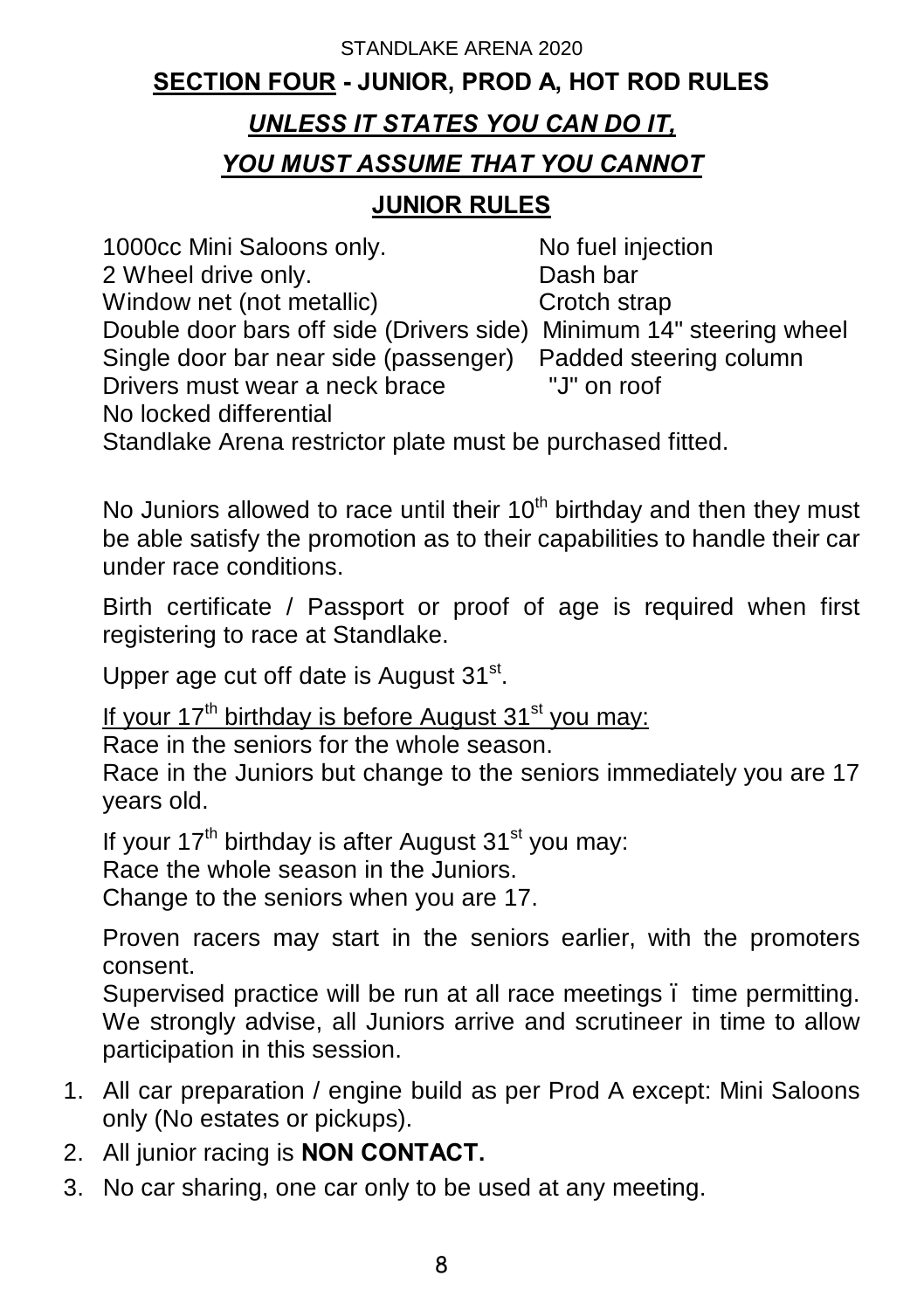- 4. To start with cars should have two front seats and harness until the promotion is satisfied that the junior is safe and able to race by her or himself.
- 5. Great care must be taken driving through the pits. A 5mph speed limit is imposed in the pits. No passengers other than Parent / Guardian. Contravention may result in suspension.
- 6. All safety wear to be worn until off of the circuit.
- 7. Roll cages: as Prod A rules. Roll cages that are cut for removing or refitting must have a sleeve welded all the way round the outside, sleeve must be at least 2 inches either side of joint. Welds must only be covered with paint (**NO MASTIC**).
- 8. Junior racers to be graded as other classes.
- 9. Intimidation bullying or general misbehaviour by **JUNIOR RACERS, PARENTS, GUARDIANS OR OTHERS WILL NOT** be tolerated and may result in suspension.
- 10. These rules are primarily for drivers safety, it is however impossible to guarantee drivers safety and all racers should realise they race at their own risk. It is recommended that all racers take out their own Personal Accident Insurance to cover them against injury whilst racing.
- 11. As with other classes, Race Controller's and clerk of the course decisions are **FINAL.**

Junior and parent or guardian to have read and understood race rules issued to all racers.

# *For full preparation of cars see section five*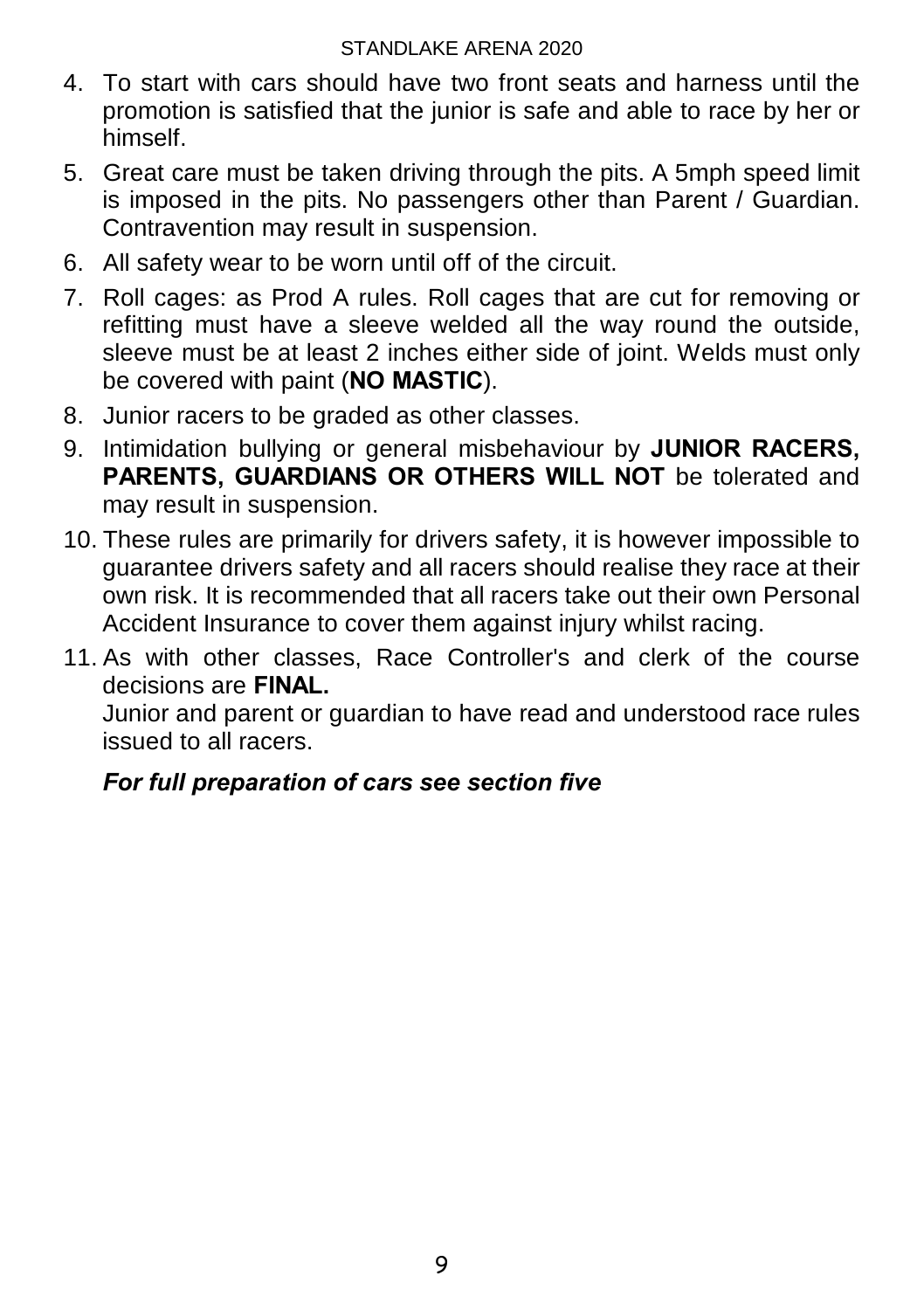### **PROD A RULES Full Rules at www.segto.net**

Any reference to engines in rules 1 to 62 refers to engines with one camshaft. Rule 62 refers to engines with multi valve, multi camshaft and multipoint fuel injection.

- 1. The permitted drive configuration is vehicles fitted with engines of up to 1000cc front wheel drive OHV or single OHC or rear wheel drive fitted with engines of up to 1100cc of OHV or single OHC configuration.
- 2. Later body shells can be fitted with earlier engines provided they are the same manufacturer. The later body shell used must have been originally fitted with an engine of the same or smaller cubic capacity as the earlier engine being fitted.
- 3. Due to valve springs for 1000cc OHV Vauxhall being unavailable from Manufacturers or Factors, the following alterations are permitted: 1400cc 8 valveOHC valve springs are permitted with the addition of either one solid spacer under exhaust valve spring or original turntable ground off, or the centre of 1400cc turntable machined to fit valve guide. The solid spacer used must not measure any more than 7mm. Part numbers for<br>1400cc components. Spring 90265608 G.M. Spring VSP 954255 1400cc components, Spring 90265608 G.M. (Factor) Turntable 90106266. Washer 90128720.
- 4. Push rod or OHC engines as homologation list.
- 5. Single point fuel injection is permitted. The fuel injection system used must be the standard original equipment fitted by the original engine/vehicle manufacturer.
- 6. Maximum 1 spark plug per cylinder
- 7. Electronic ignition is permitted if fitted as standard.
- 8. The fitting of after market electronic ignition is also permitted to cars that do not have electronic ignition as standard. After market ignition systems should have the same ignition advance curve as a standard ignition system. Programmable or re-mapped systems are not permitted.
- 9. Single engine only.
- 10. Anti Roll bars are not permitted on Novas & Corsas
- 11. Cars must be of a model originally fitted with 1 only single choke or twin choke carburettor.
- 12. All cars must retain the original carburettor model, the carburettor used must be the standard original equipment fitted by the original engine/vehicle manufacturer.
- 13. A max of 2 valves per cylinder is permitted.
- 14. Inlet and exhaust valves must remain standard size for the engine used.
- 15. Cooper S, GT., Rallies, Sports, Special Editions, or engine parts are not permitted.
- 16. ECU<sub>S</sub> must remain standard with standard manufacturers factory settings. The ECU that is used must be the unit that was fitted by the vehicle manufacturer for the engine that is fitted to the racecar. No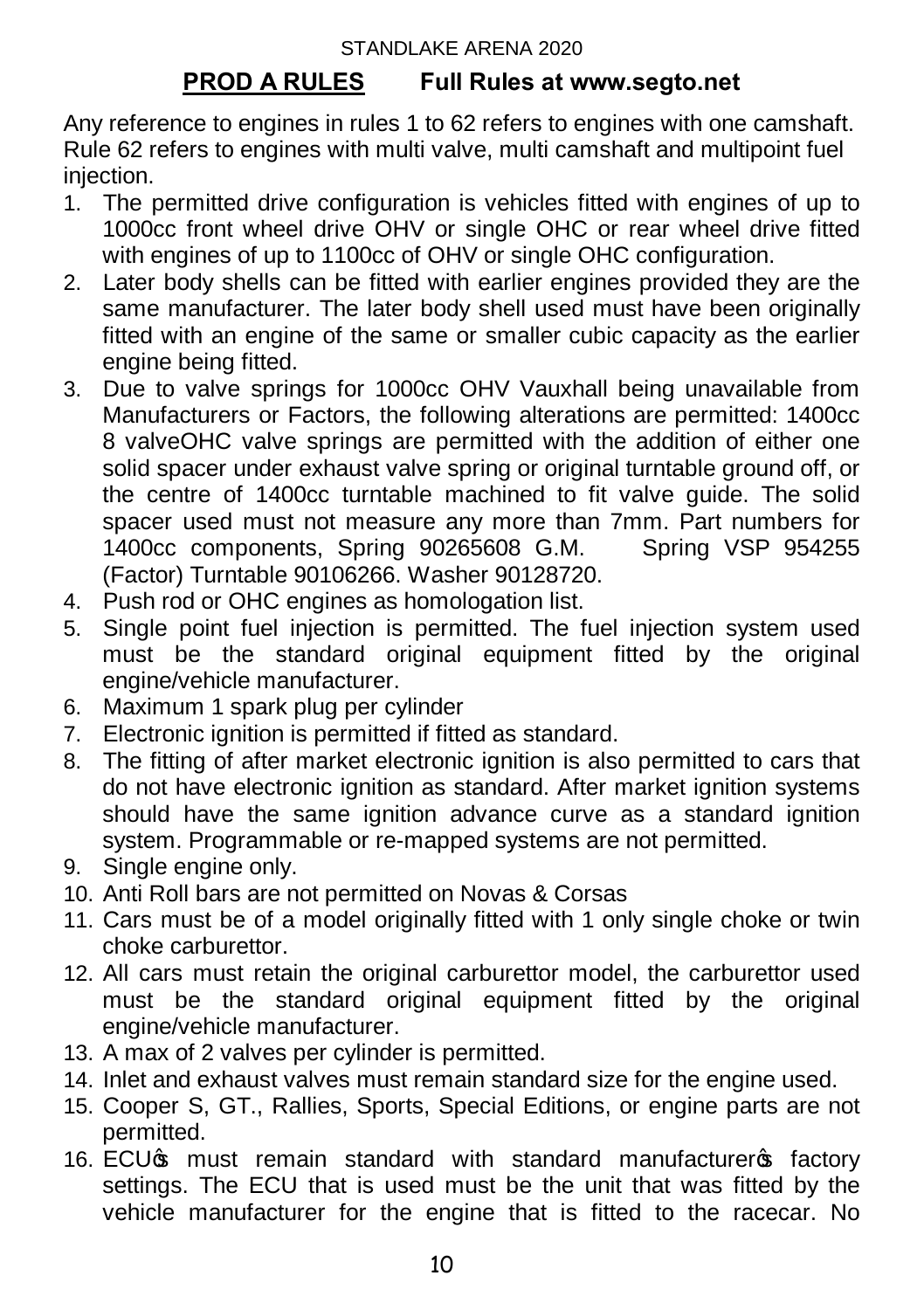Dynojet Power Commander type plug in fuel and ignition adjusting modules are permitted. All identification numbers, stickers and labels on the ECU must remain on the ECU in an unmodified and undamaged condition. Any ECU found to have the identification numbers, stickers or labels tampered with or removed will be deemed to be illegal. If a driver refuses to allow SEGTO to fit an ECU they will be deemed illegal.

- 17. The maximum permitted overbore is 0.060" or metric equivalent.
- 18. Aftermarket replacement camshafts are permitted, but must be within the original manufacturers standard tolerances. It is the responsibility of the driver to ensure that any camshaft fitted to their racecar complies with this rule.
- 19. Manufacturers adowel or woodruff keys must be fitted as standard.
- 20. Engine balancing is permitted, no machining of pistons except for balancing purposes and this can only be carried out on the inside surface of pistons.
- 21. One piston and one con rod must remain as standard.
- 22. Pistons must not protrude above block face. Some manufacturers have pistons that protrude as standard, so particular vehicles will be checked on their merit, according to manufacturers tolerances, for that specific vehicle.
- 23. Competition pistons are not permitted.
- 24. ARP nuts and bolts are permitted.
- 25. Centre main crankshaft straps are not permitted.
- 26. When closed the valve head must protrude into the combustion chamber and not be recessed.
- 27. Valve springs must remain standard to the engine used.
- 28. Matching or machining of carb to inlet or manifold to block is not permitted.
- 29. Inlet and exhaust manifold must remain as standard.
- 30. Head numbers 12A 1456 2A 629 Minis or "A Plus" CAM 4810.
- 31. Cylinder heads may be skimmed, but no modification to oilways.
- 32. Lead free inserts & 3 angled valve seats may be used.
- 33. Oil pump pick-ups may be relocated.
- 34. Sumps may be baffled.
- 35. BL "A+" 1000cc engines are permitted. Crank, rods & pistons must remain as standard to block.
- 36. "S" type distributors on BL A series engines are not permitted.
- 37. Distributors must remain as standard and if fitted, the vacuum advance mechanism must be capable of working.
- 38. A+1000cc camshafts, heads and springs may be interchanged with A series 1000cc or vice versa.
- 39. Duplex timing chains are not permitted, unless fitted as standard.
- 40. Air filters are free.
- 41. Ram pipes or air scoops are not permitted.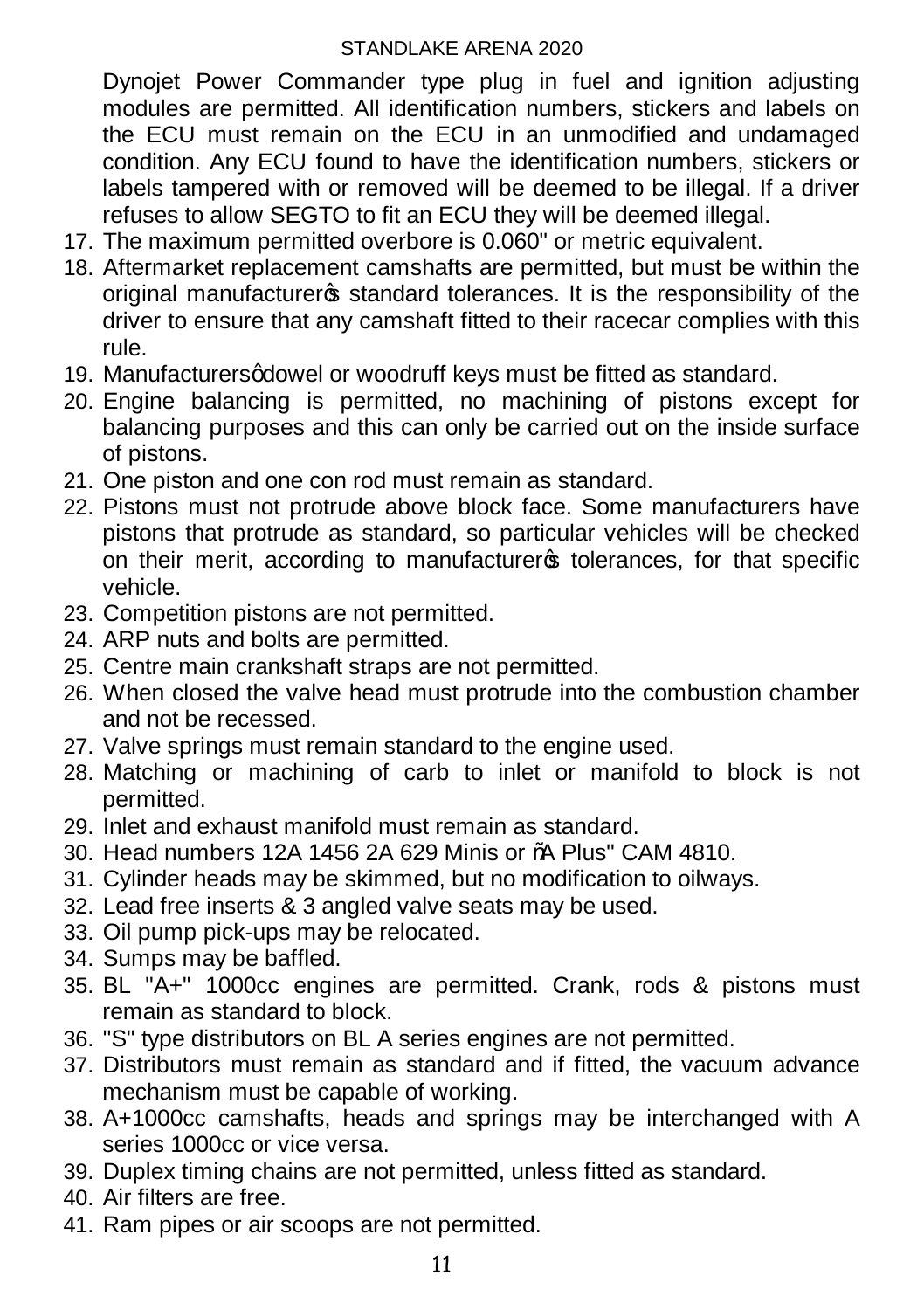- 42. Forced induction is not permitted.
- 43. Carburettor butterfly must not be modified or removed.
- 44. Carburettor choke flaps and spindles may be removed.
- 45. All cars must retain original carburettor model. With a maximum choke size of 1½" or 38mm. This means that a single choke carburettor can have a single choke of a maximum choke size of 1½" or 38mm. On a twin choke carburettor neither choke size can be larger than 1½" or 38mm.
- 46. S.U. Needles must remain round.
- 47. Twin or single specialist carburettors are not permitted
- 48. All casting and or forging marks must remain.
- 49. All gearboxes must retain all gears.
- 50. NOVA & Corsa gearboxes must retain 1.96 second gear. Final drive allowed 3.7, 3.9,or 4.1
- 51. Gearboxes and axles must be as originally fitted to the car with no modifications. Nissan Micra 8 valve must use 4 speed gearbox. Coil over shock absorbers are not permitted, unless fitted as standard.
- 52. Relocation of shock absorbers mountings is not permitted.
- 53. No competition or limited slip differentials are permitted.
- 54. Differential may be locked completely by welding.
- 55. Out put drives & drive shafts must be within the manufacturersq model range.
- 56. Shock absorbers may be up rated.
- 57. Coil over shock absorbers are not permitted, unless fitted as standard.
- 58. Relocation of shock absorbers mountings is not permitted.
- 59. Steering quick racks are not permitted.
- 60. Airfoils and spoilers are not permitted.
- 61. Electronic or any other form of traction control is not permitted.
- 62. Cars with multi valve, multi camshaft and multipoint fuel injection are permitted. With the following stipulations: -
- a. The engine capacity must not exceed 1000cc.
- b. The engine power output must not exceed 65 bhp as stated by the vehicle manufacturer.
- c. Modifications to the engine, fuel injection system, ignition system or ECU are not permitted.
- d. The ECU used must be the standard original ECU fitted by the original vehicle manufacturer.
- e. All identification numbers, stickers and labels on the ECU must remain on the ECU in an unmodified and undamaged condition. Any ECU found to have the identification numbers, stickers or labels tampered with or removed will be deemed to be illegal.
- f. Electric fuel pumps may be replaced with external pumps but tanks must have return line fitted and working as per standard operation of fuel system on the car being used.
- g. Catalytic converters may be removed.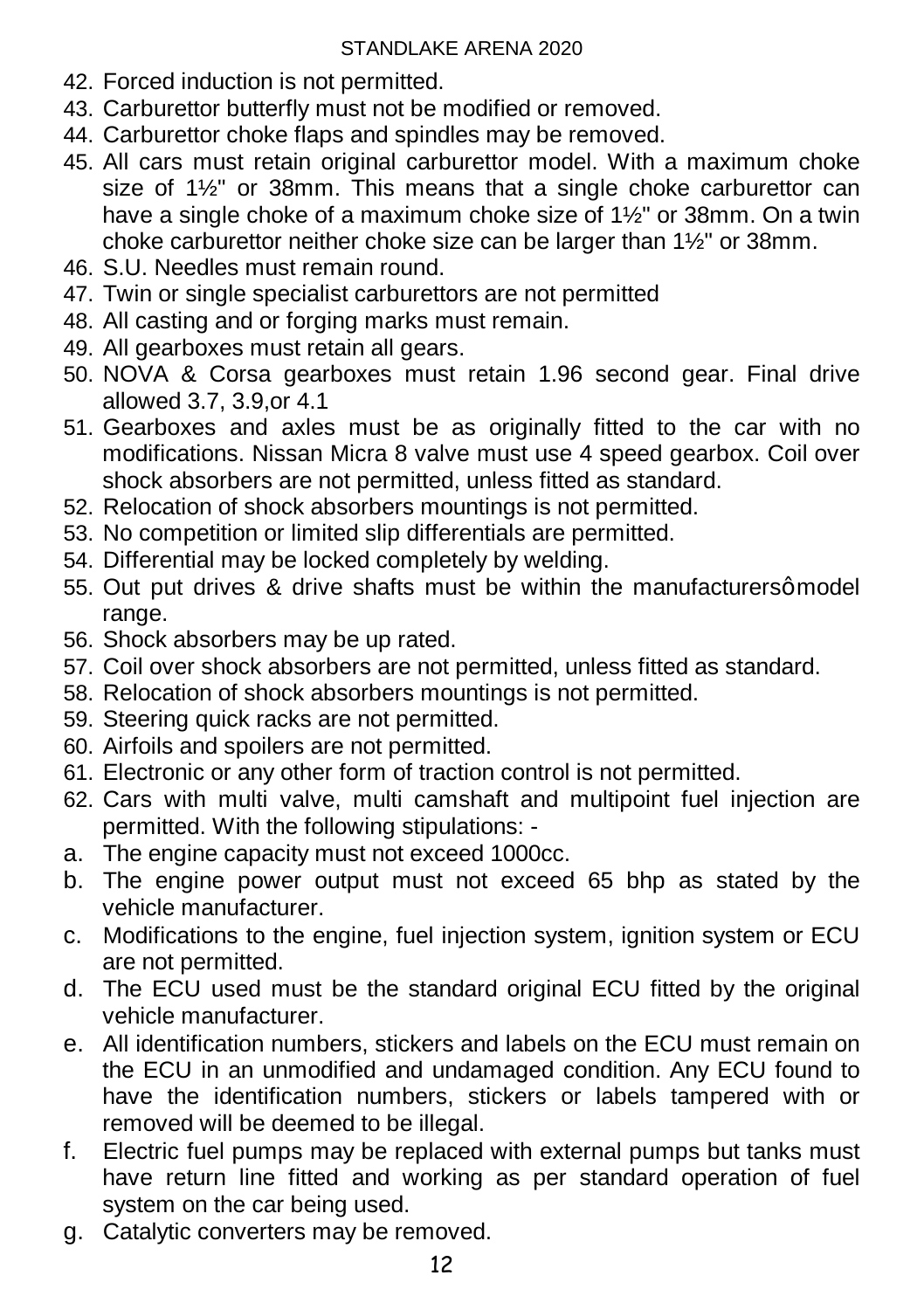- h. Multi valve, multipoint fuel injection engines are only to be fitted to cars they were originally produced in by the original manufacturer. Fitting new engines to older cars is not permitted.
- i. All non-engine permitted modifications are as per group rules.
- j. Gearboxes must be as originally fitted to the car with no modifications. Nissan Micra 16 valve must use 5 speed gearbox.
- k. From the start of the 2018 season the ODB plug unit must be connected and working as part of the wiring loom of the race car.

#### *For full preparation of cars see section five*

# **HOT ROD RULES Full Rules at www.segto.net**

- 1. Any car or pickup fitted with any make or type of engine of unlimited engine size.
- 2. Engine can be in any position with any drive configuration.
- 3. Engine modifications are free.
- 4. Twin engines are permitted.
- 5. RWD rear engine the rear bulkhead can finish at the bottom of the rear side window aperture, with a shield at 45deg. To shield the driver.
- 6. All chains on chain driven cars must have adequate protection from drivers and other competitors.
- 7. Oil coolers must not be in window aperture.
- 8. Transmissions, axles and suspensions free.
- 9. Space frames are permitted.
- 10. Wheel width must not exceed 10+ wide.
- 11. Tyre size and type are free.
- 12. Full composite body shell is permitted.
- 13. Composite-bodied cars fitted with space frames must have steel plate welded to roll cage of minimum thickness 16swg over the driver of head.
- 14. Composite material replacement bonnets, boots and doors are permitted
- 15. Any composite must not exceed ¼" (6mm) thick.
- 16. Shock absorbers may be up rated and the mountings relocated.
- 17. Electronic or any other form of traction control is not permitted.

# *For full preparation of cars see section five*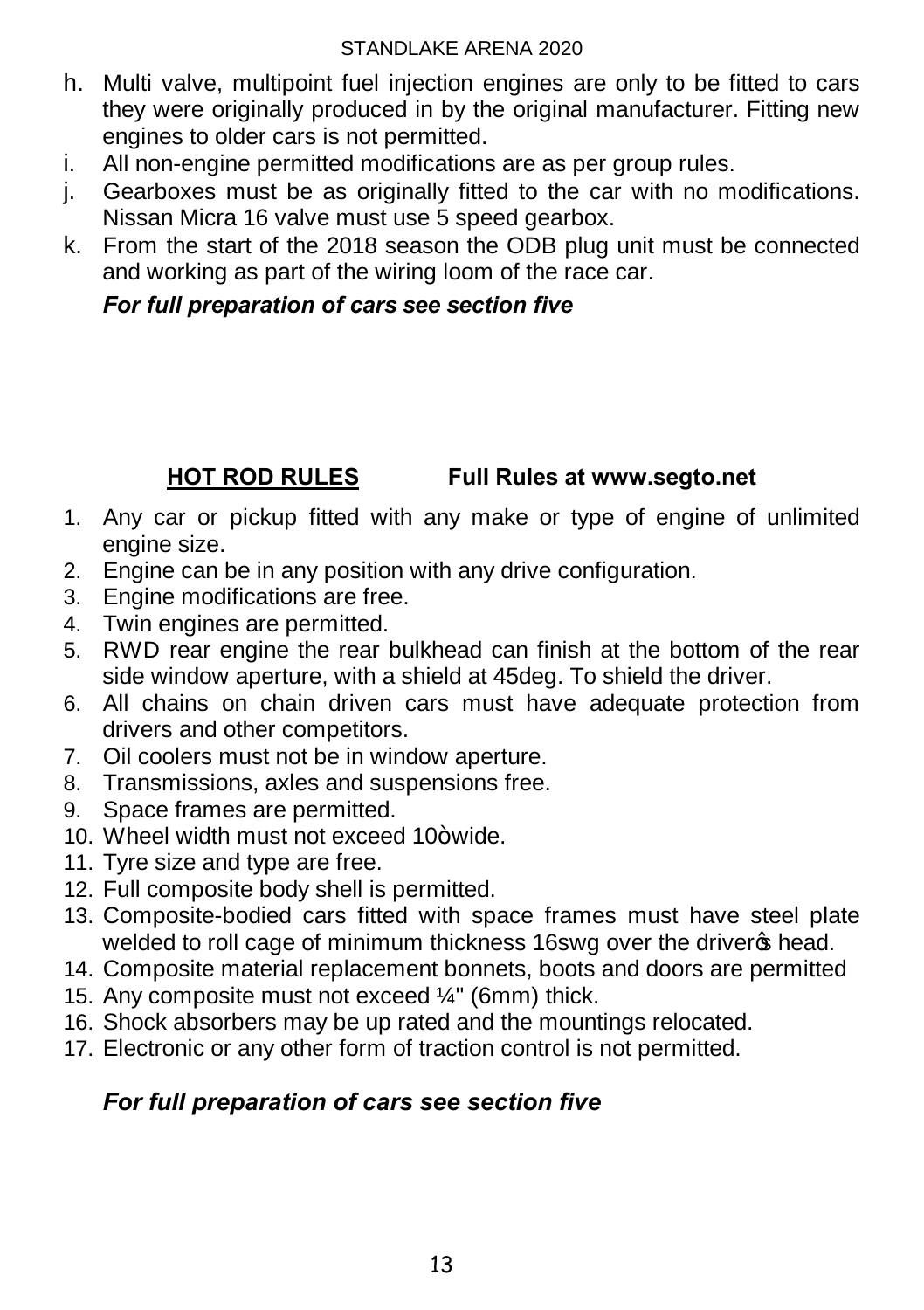# STANDLAKE ARENA 2020 **SECTION FIVE – SEGTO classes**

## **RULES APPLICABLE TO JUNIORS, PROD A, HOT RODS**

1. **Presentation of cars.** All vehicles used, i.e. saloons, hatchbacks, pickups must retain the manufacturer's original silhouette, i.e. no cut downs. If a hatchback is used it must be fitted with original tailgate. Vehicles must be presented in a clean and tidy condition. All body panels, doors, bonnets and wings must be securely attached. Doors bonnet and boot must be securely retained with quick release fixings. Bungee straps and rubber hooks alone are not adequate. If any of the above become detached during racing this may incur a penalty. Boot floor must remain as standard if spare wheel well is excessively corroded it may be removed but must be replaced with material no more than original thickness in flat steel. No saloons shall be fitted with dumb irons or structural steel fenders, such as angle irons, joists, tubes or other circular or rectangle section at the front, rear, and sides of cars. Original steel bumpers to be removed. Integral plastic bumpers are permitted. Radiator or any other cooling system pipes that run through the driver's compartment must be of metal and completely shielded from the driver. Ballast in any form is not permitted. (Juniors, Prod A distributors must be fitted with vacuum capable of working). No distributor protection allowed. Electronic traction control not permitted. Isolator switch must be in the rear drivers side triangle on the roll cage. Towing eyes front and rear are recommended.

#### 2. **Body Shells & Suspension - Juniors - Prod A**

The body shell and sub frame of all cars must be of steel as standard. Bonnets, boots & doors may be skinned. Doors must be able to be opened from the inside and outside. Drivers must be able to open door from inside while sitting in the seat. Apart from one-piece fronts on BL Minis which must be detachable as a whole and be clipped with bonnet pins or clips, not bolted. Cars with detachable one piece front, steel or otherwise will be allowed 2 lengths of 1" (25mm) x 1" (25mm) box or round tube of no more than 10swg bolted at both ends diagonally from flitch panel to subframe, (see figure 1).

Flip fronts, one piece detachable fronts (where inner flitches have been removed) can be fitted with 2 x 13mm headed bolts on inside/A panel, and plate same size as body work, 2 pins or clips on top. Grilles must not be replaced with checker plate. No welded grille. All internal structural bodywork must be retained, no drilling of structural panels i.e:- door posts, floor, inner wings, bulkheads and tailgate.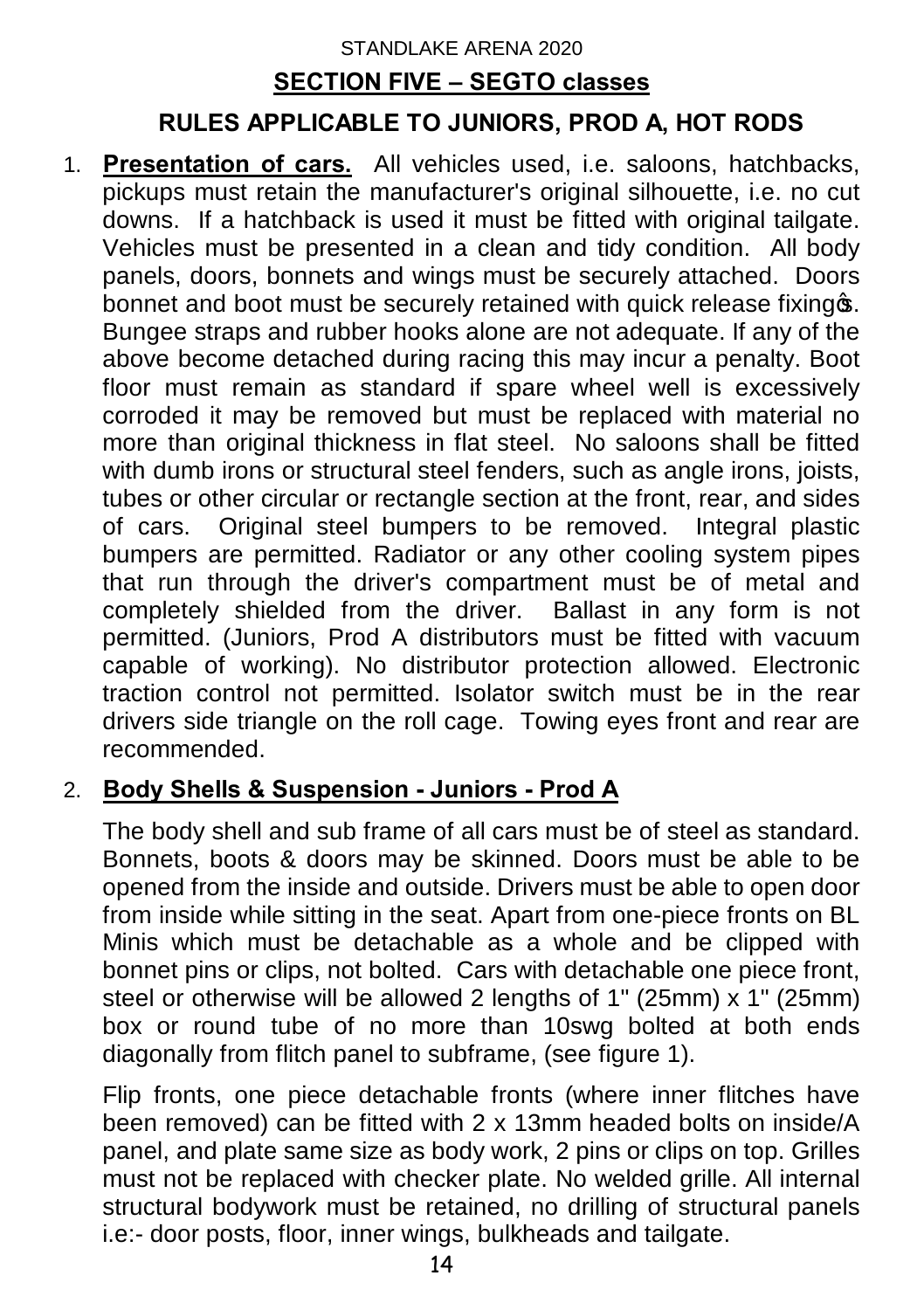

Inner flitches forward of front suspension point may be removed no strengthening allowed, and must not be braced. A bar to support grille may be used no more than 18 gauge maximum, and must be  $%$ section (24) 5cm x (14) 2.5cm, inner wing must not be cut within the suspension. All saloons must retain their original or soundly constructed substitute rear parcel shelf. Shock absorbers may be uprated and the mountings relocated. Coil over shock absorbers are not permitted, unless fitted as standard. No other suspension modifications, apart from camber/caster, KPI improvements allowed. Standard items may be lowered. Quick steering racks are not permitted. No aerofoils, spoilers or air scoops, if arches and sills are fitted, they must not exceed  $2+(50$ mm) wide at their uppermost point of fixing. All sharp edges must be made smooth. If the original front panels are not available (i.e. Starlets), a replacement flat panel of not more than 18g. Mild steel may be used, & must be straight & flat but must not exceed past the front edge of the front wing. Polley type front panels and plastic bumpers may be fitted. It is prohibited to reinforce the front apron/panel. Suspension must not be adjustable.

**Hot Rods -** Any fibreglass must not exceed ¼" (6mm) thick. GRP bodied Hot Rods fitted with space frames must have steel plate welded to roll cage under roof. Kevlar doors are permitted. Skirts or extension sills are permitted but must not exceed the original panel part thickness if constructed of steel. All sharp edges must be made smooth. No double skinning of body panels allowed. Any patching of exterior panels must not exceed the thickness of original panel part. All drivers compartments must remain metal and sealed from the track. Both front doors must open with easily accessible fixings. Cut down doors are not permitted. Doors must open on hinges or be detachable. Fibreglass or Kevlar panels may be used to substitute any exterior panels. Any non-original engine/body configuration must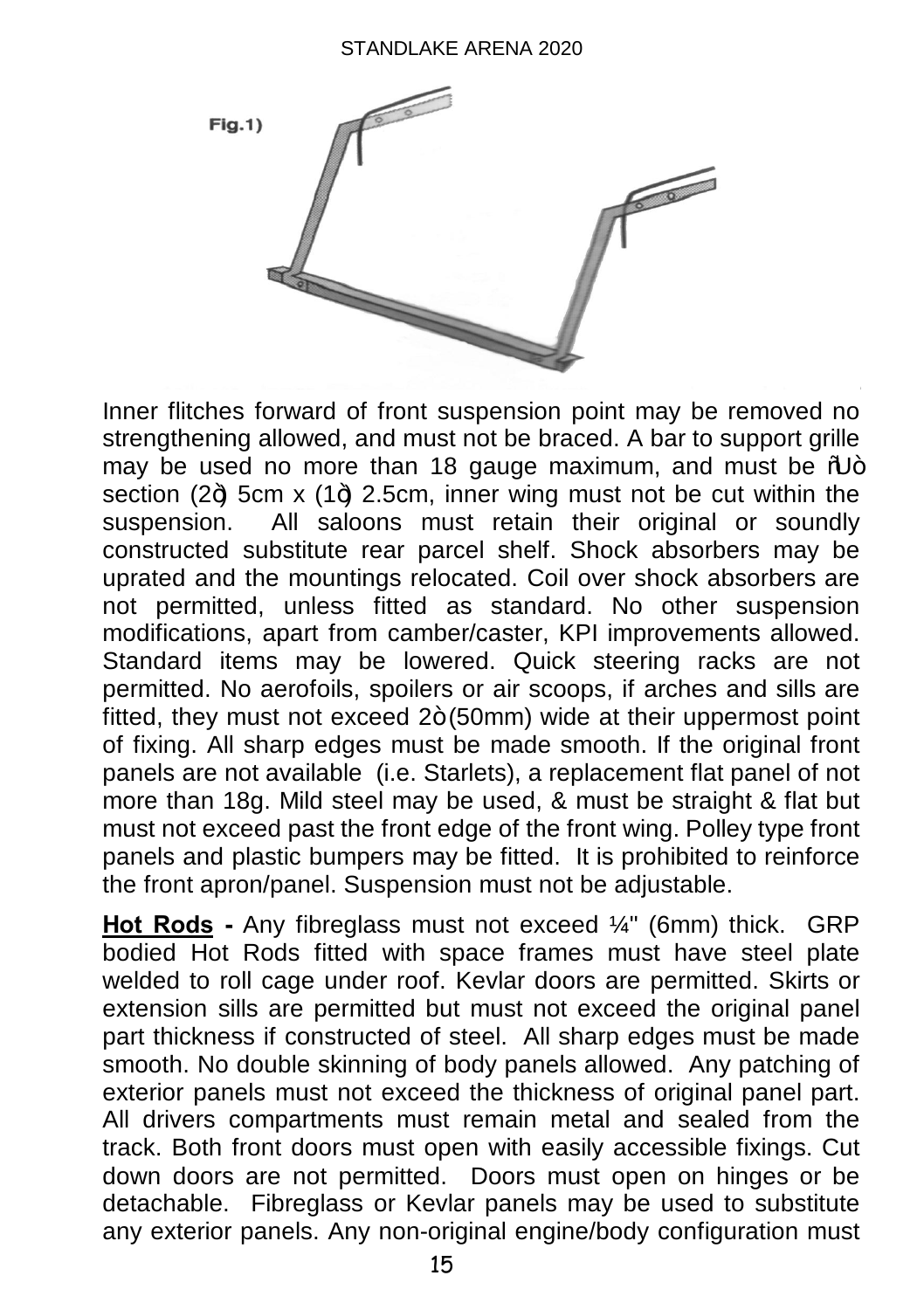be fitted with a 10 gauge scatter shield bolted to bellhousing between the engine and driver. Towing eyes front and rear are recommended.

- 3. **Engine Sealing.** It will be the drivers responsibility to ensure that the following bolts are drilled to enable the engine to be sealed should the need arise.
	- a. Junior, Prod A:
	- b. 1 Head Bolt 1 Block to Bellhousing Bolt.
	- c. 1 Sump to Block Bolt. 1 Timing Cover Bolt.
	- d. 1 Inlet Manifold Bolt. 1 Rocker Box head Bolt
	- e. 1 Carb to Manifold Bolt. 1 Diff Bolt
- 4. **Sharp Edges**. All sharp edges must be smoothed off. All cars must be of sound construction and condition, and must have a positive fastening on all doors and body parts:- there must be no dangerous sharp edges to bodywork. All cars that roll will be subject to Re-**Scrutineering**
- 5. **Fireproof Bulkheads.** All cars must have protective bulkheads of non-flammable material between the engine and driver, and between the fuel tank and driver, capable of preventing the passage of fluid, flame or steam, etc. All gaps must be sealed with flame retardant material.
- 6. **Fire Extinguishers.** Fire extinguishers in race car is optional, but all drivers must have one with their race number stamped/painted on it and it must be taken to scrutineering. If fixed in the car drivers must familiarise themselves with the method of operation of their respective extinguishers. Fire extinguishers must be a minimum of .9 kilo. size.
- 7. **Fuel Lines and Tanks.** Petrol from Service Stations pumps only. Fuel additives permitted. Fuel lines must run inside the car, and be of metal. Where fuel line passes through the bulkhead or panel it must be protected by properly fitted grommets in rubber or other suitable material to prevent chafing. Proprietary fuel taps are permitted. There must be no rubber joints in the drivers compartment. Tanks must be of a maximum 2-gallon capacity and fitted with a breather vent open below the bottom level of the tank which continues through the floor to prevent spillage if inverted. Breather pipe must have a non return valve. Tanks must have positive sealing caps. Original fuel tanks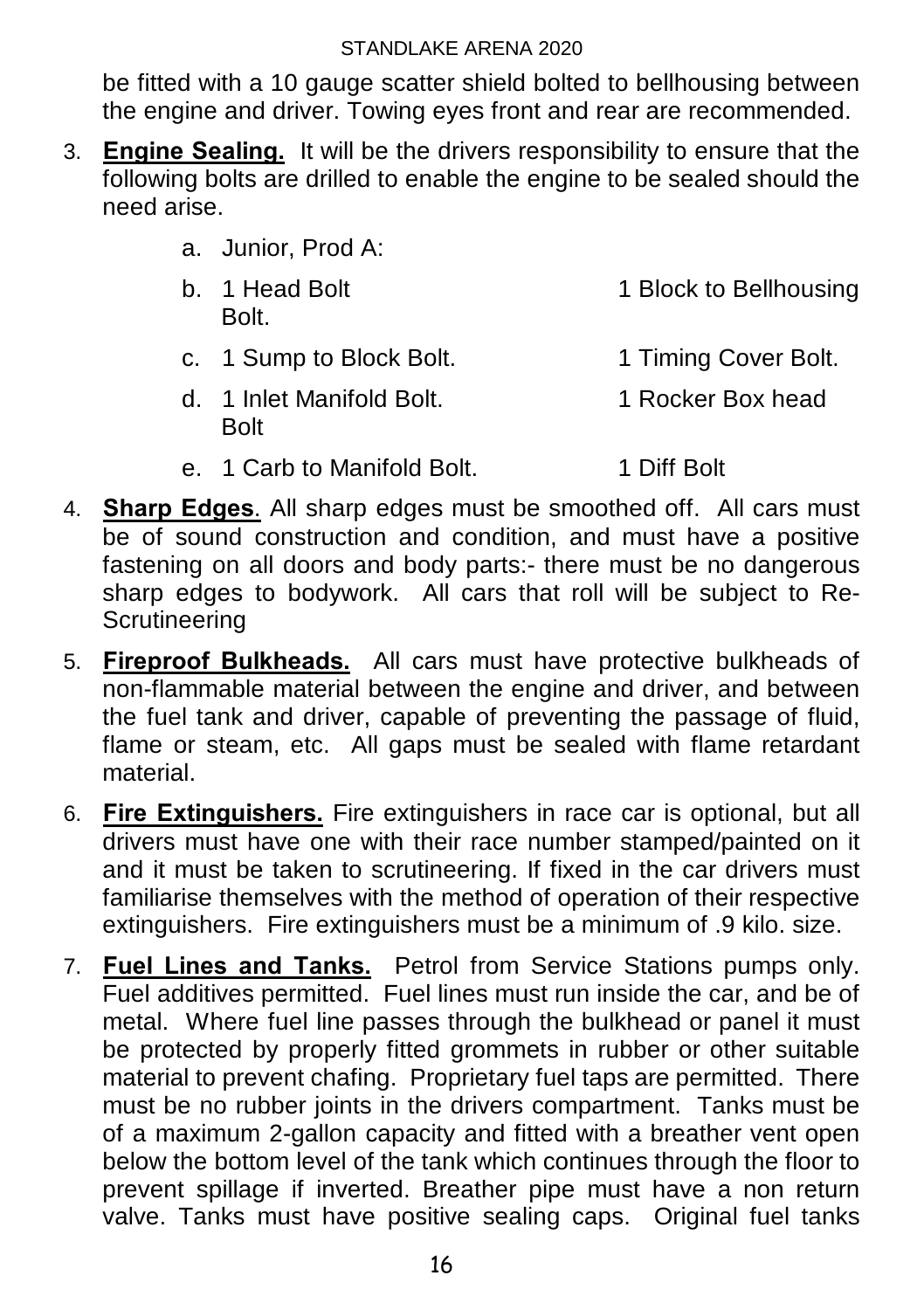must be removed. The tank must be isolated from the driver behind a fireproof bulkhead or in a fireproof box, at the furthest practicable point from the driver and engine compartment in the rear of car, within the confines of the roll cage, and securely fitted. Scrutineers to advise driver of opened engine race cars they must have adequate protection from fuel tanks, not only for driver also other competitors. Any oil pipe that runs through the drivers compartment must be steel braided.

- 8. **Nitrous Oxide.** No injection of Nitrous Oxide or any forced induction of gas of this type is permitted in any class.
- 9. **Roll Bars / Cages.** All non contact groups must have a soundly constructed full roll cage (see diagram figures 2a & 2b.) fixed to the body or chassis, welded to footplate minimum size 4" x 4" (or 100mm x 100mm) bolted or welded to car. The surrounding floor area must be sound. Minimum requirements for all cages are 1¼" (30mm) tube or 1¼" box section (30mm x 30mm) of not less than 12swg. (2.5mm). Two bracing struts must be fitted to the rear hoop. A centre bar from the front to rear between the main hoops must be fitted, or this may be diagonal form corner to corner. A diagonal bracing strut must be fitted from the drivers head to lower fixing of rear bar.(see figure 2b) All joints must be welded or bolted if on an approved manufacturers roll cage. If full width hoops are cut and welded there must be additional webs welded or bolted minimum size 2" x 2" x 10 gauge (50mm x 50mm). All welded in roll cages must have webs on all welded roof joints, a total of nine webos in roof joints, or tubes may be fitted to triangulate right angles. All bolt together roll cages must have a minimum of two (2) bolts per joint if not they must have webs. A 'chicken bar' must be fitted at hip height on drivers side in the door aperture, (Specials on both sides) minimum tube size as for roll cages, welded or bolted between front and rear uprights of roll cage. Chassis/roll cage must stop  $6+$  short of front & rear panel. Alloy cages are not permitted.

**Space Frames for Hot Rods**: All body shells must retain original silhouette with complete steel roof. The construction of space frame vehicles must have roll cage or drivers cell constructed of round or square section tube. Any construction other than engine/gearbox and suspension supports forward of front suspension & behind rear suspension must not be of a type that can be classed as ironing up. Any heavy metal i.e. Chassis/roll cage must stop  $6+$  short of front  $\&$ rear panel.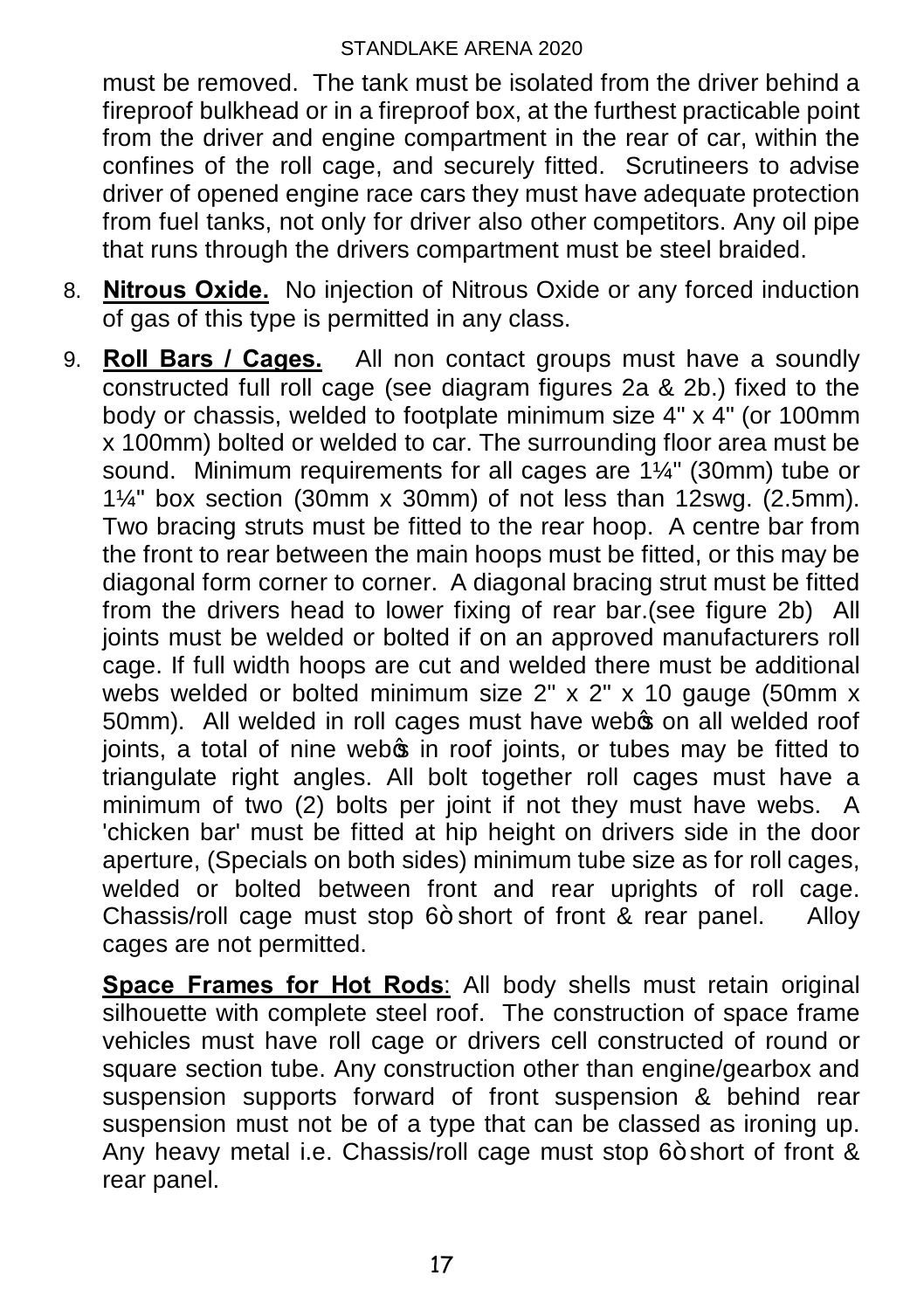Minimum Roll cage tube sizes: Round 30mm or 1¼" dia. Square 30mm x 30mm or 1¼" x 1¼" Minimum thickness of 2.64mm or 12swg. Alloy Cages are not permitted.

The scrutineer of decision is final.



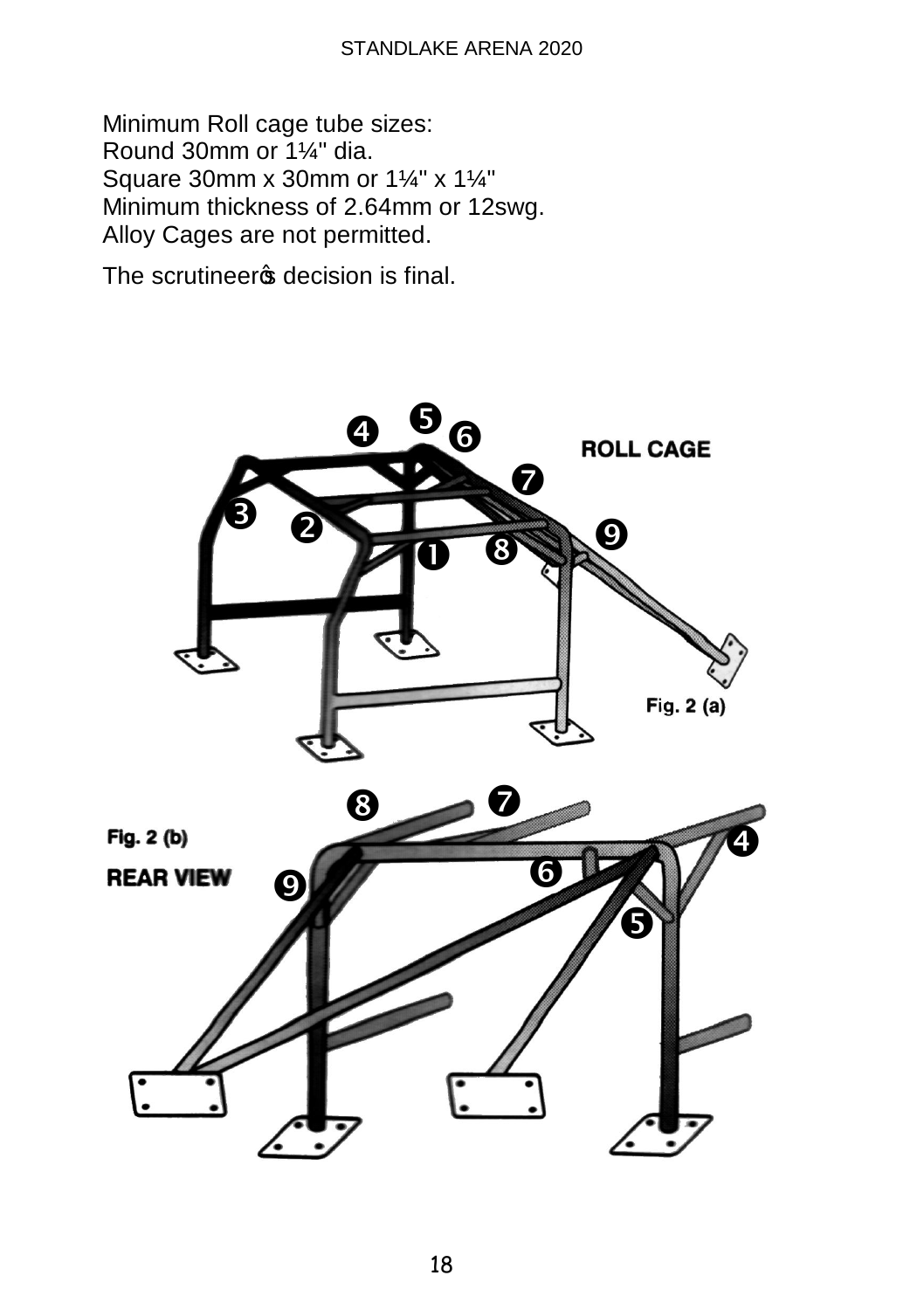- 10. **Batteries.** All must be covered with a non-metallic material and securely fixed so they do not become dislodged in the event of an accident of any kind. If fitted inside the car driving compartment, they must be securely fitted within a box and leak proofed, if fitted in the boot the battery must be segregated from the fuel tank and covered in non-metallic material. Maximum two batteries to be fitted, and these of reasonable size 2 x 6volt or 2 x 12volt.
- 11. **Master switch/ignition switch on all groups**. Key type ignition switches must not be used. Only lever operated or push/pull switches will be accepted, and must be marked "ON" and "OFF". Steering lock mechanisms must be removed. Isolator switch must be in the rear drivers side triangle on the roll cage and must be capable of isolating battery and cutting engine. And must be marked On/Off.
- 12. **Brake Lights.** All cars must be equipped with two rear lights of the anti-crash type, i.e. fog lights, fitted one each side of rear of car. One multi LED unit is permitted. On saloons inside rear window aperture. These must be operated by depression of the car foot brake pedal only.
- 13. **Starter Motor.** Starter motors must be fitted and be capable of starting the engine at all times.
- 14. **Wheel Spacers:** are not permitted in Juniors or Prod A groups, (Hot Rods fitted with wheel spacers must not exceed exceeding 1" (25mm) thickness. Multiple or laminated spacers prohibited.
- 15. **Wheels Tyres and Brakes.** Brake pipes must run through the drivers compartment. Efficient brakes must be on all wheels at all times, Hand brake is optional. Cars must not have more than four wheels, All nuts securing wheels to be of steel and in thread contact over a minimum length of 1 ½ times bolt/stud diameter. Safety wheel nuts to prevent wheels pulling off over standard nut are recommended. Tubed tyres are recommended. All cars must retain same diameter wheels on same axle. Sidewall gaiters are not permitted. Any ECE (Economic Commission for Europe) approved tyre within the size constraints for a said group is permitted in production groups A, B, Mod C and Juniors. The E mark will be in the form of a circle or rectangle containing the letter "E" or "e" followed by a number. A large letter "E" indicates ECE type approval. A small letter "e" indicates compliance with EEC Directive 92/23/EEC.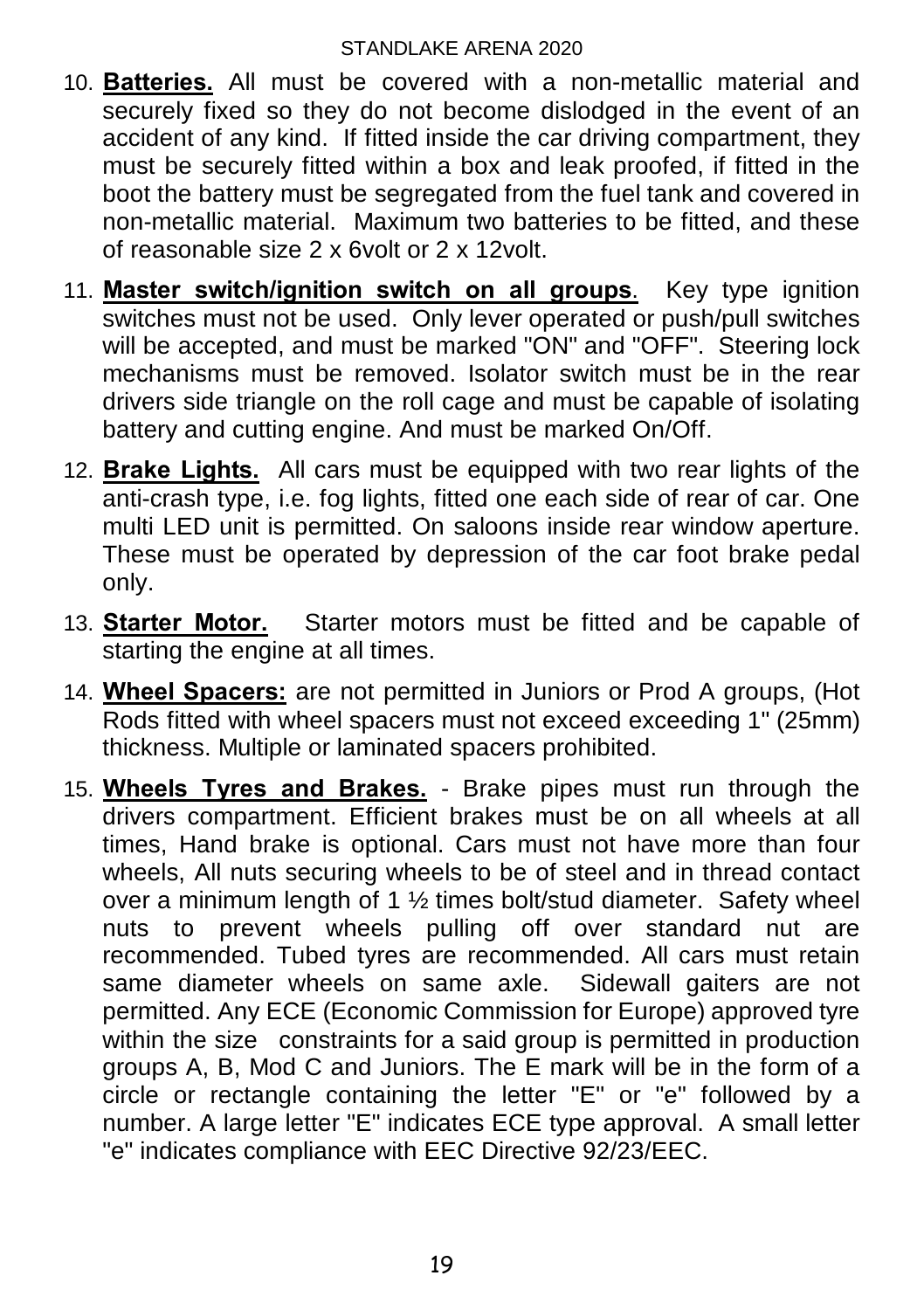**Juniors, Prod A.** Brakes are free within the manufacturers model range. Adjustable bias brakes valves are not permitted. All groups can use alloy wheels provided correct wheel nuts and studs/bolts are used. Wheel diameters are free but must not exceed 6+J width. Wheel spacers must not be used unless fitted as standard equipment for the cars concerned. Any disc 7 or 7  $\frac{1}{2}$  % single pot calipers only. No vented discs, unless fitted as standard. No modification to rear brakes. All road legal tyres permitted and maximum tyre size must not exceed 560 or 175. Yokohama A032R are permitted. Colway max sport intermediates are not allowed.

**Hot Rods** - Efficient brakes must be on all wheels at all times. Brakes are free within manufacturers range. Wheel width must not exceed 10J. Outside edges of tyres must remain within the confines of the bodywork. Tubed tyres are recommended. No more than two wheels to be fitted to one axle. All cars must retain same diameter wheels on same axle. No stud or chained tyres permitted. Sidewall gaiters are not permitted. Efficient brakes must be on all wheels at all times. Brake pipes must run through the drivers compartment.

- 16. **Exhaust Systems.** All vehicles must have efficient exhaust system. A decibel reading of 98 decibels measured on the track under racing conditions will be enforced. The exhaust system must be isolated from the driver i.e. beneath the floor or if run inside the car, secured (for protection purposes) in casings of sound material. Inadequate / faulty systems or losing part of the exhaust while competing may result in disqualification. No cherry bombs.
- 17. **Racing Numbers.** Racing numbers will be allocated when enrolling with a club. Numbers must be displayed on both sides of the vehicle and may be of a contrasting colour, and as large as possible, minimum 10 inches high with a stroke width minimum of 1.5 inches. The club prefix X must also be displayed before the number, minimum of 4 inches high (102mm). All cars must have a roof fin fitted above the gutter line, not to the side of vehicle. The roof fin must be white and be big enough to carry a solid black club prefix before the number, minimum 4 inches high, with a stroke width minimum of half an inch, and solid black numbers, minimum  $6+ (153 \text{mm})$  high and minimum stroke width  $1+(25mm)$ . It is the drivers responsibility to ensure their vehicles prefix and numbers can be clearly seen to enable them to be lap scored.
- 18. **Mirrors**. Vehicles must be fitted with adequate rear view mirror/s, glass is not recommended.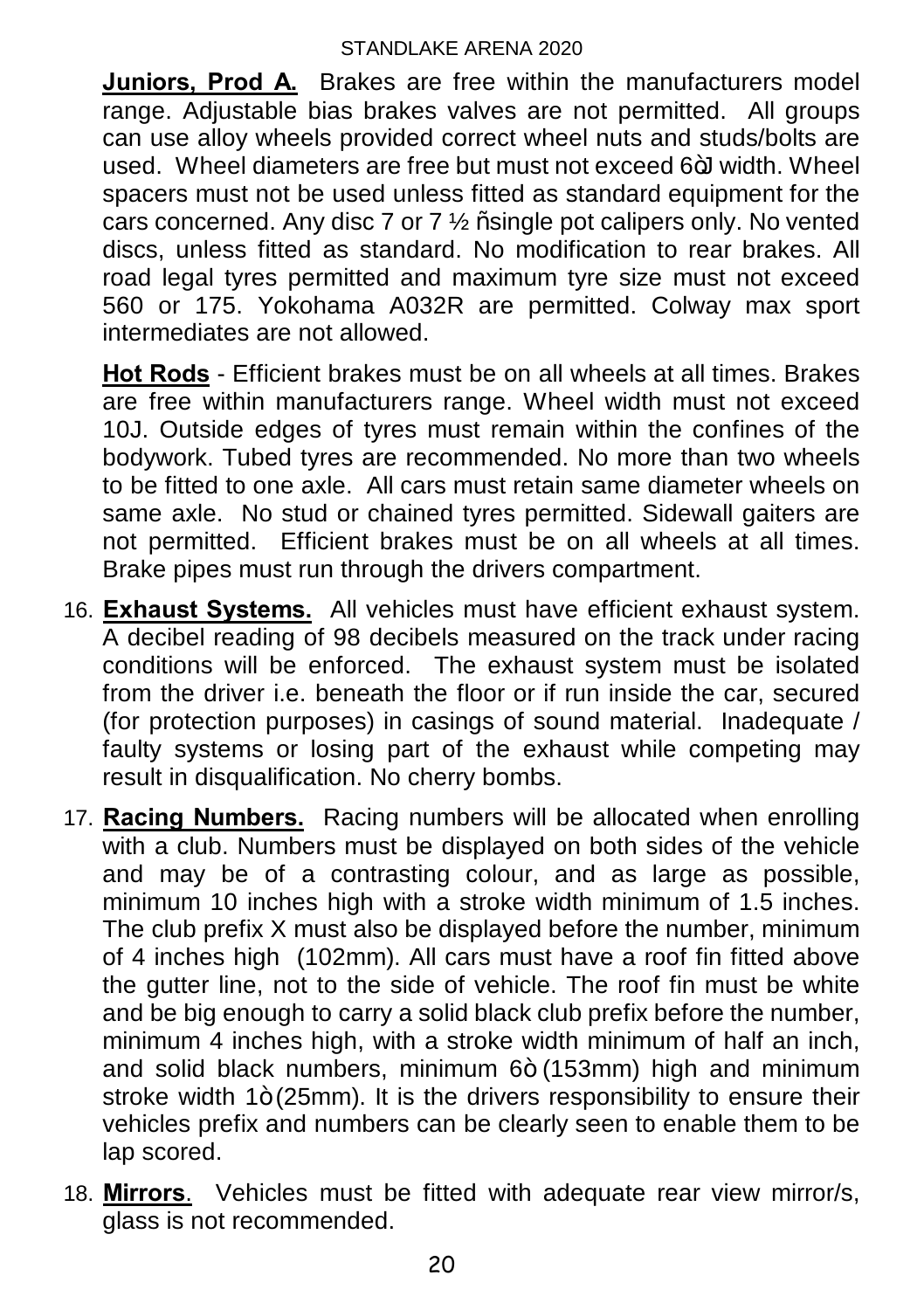- 19. **Glass**. The only glass permitted is a laminated windscreen. Side windows and rear screen if fitted must be Lexan only. All windows must be clear not tinted If fitted with windscreen wiper/washer, washer tank must not exceed 4 gallons capacity and must be fitted immediately behind the drivers seat. A non-metallic door net must be fitted on all vehicles excluding Specials.
- 20. **Safety Belts / Harness**. Seat belts are compulsory under practice / race conditions and must be of the full harness type (minimum five point fixing) and comply with F.I.A. regulations. Push button release must be forward facing, not side facing. Rear fixing must be at 45 degrees to seat back for non-race high back bucket seats. If seat belts are involved in a severe accident it is recommended that they should be discarded and replaced. Manufactured race seats with the correct slots for the harness to go through are allowed a maximum 45 degree angle point of fixing.
- 21. **Seats** must remain in or as near to original position and must not tilt, hinge or fold. Seats must be bolted to a soundly constructed floor at four points. If runners are fitted to the seat, both sides must be bolted together. You may use original seat belt anchorage points if positioned appropriately providing the area is sound. When bolted through the floor, seat belt fixings must have a minimum size plate/washer of aprox  $3+x$   $3+x$   $1/8+(75$  mm x 75 mm x 2.6 mm) under floor, through which seat belt fixing must pass. Fibreglass seats are not permitted but Kevlar seats are accepted. Head restraint incorporated in your seat is compulsory.
- 22. **Loose Equipment**. All loose equipment must be removed from inside the vehicle when presented at scrutineering.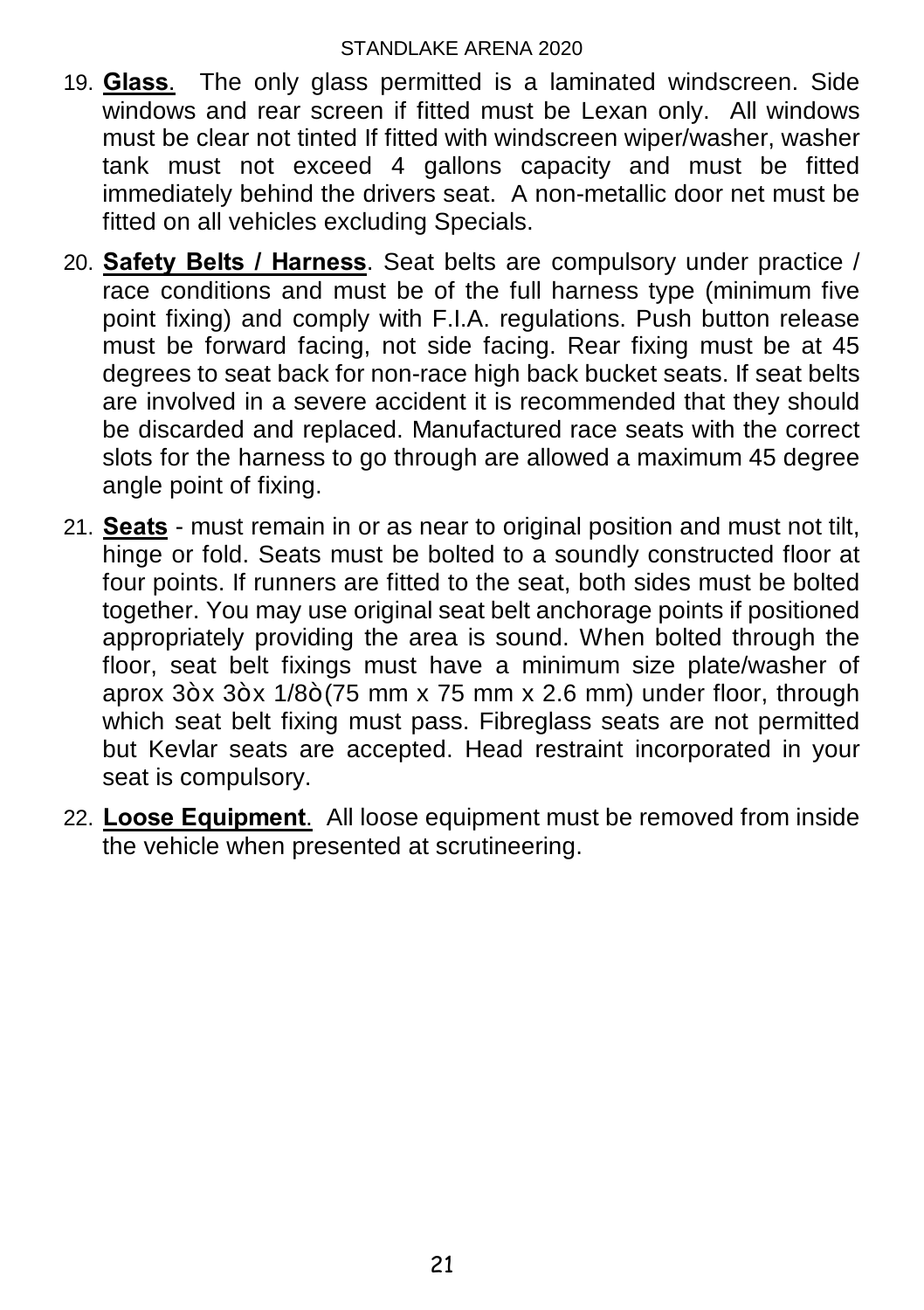#### **1600 PRODUCTION RODS** – Min age 17yrs

- 1. All cars to be absolutely of standard manufacture with no engine transplants or carburation mods. Cars up to 1600cc front wheel drive only. Fuel injection allowed. No four wheel drive.
- 2. Fuel injection may be changed to standard carbs within the manufacturers range.
- 3. No cambered wheels, or modified shock absorbers. Steel or alloy wheels not to exceed 6J. Standard road tyres only. No racing or competition tyres. No Hoosier or R suffix Yokohama tyres. Identical wheel size and tyre profile on a single axle when racing. No tyre gaiters.
- 4. No locked or limit slip diffs.
- 5. See Common Rules for further prep.

# **DRIFT RODS** Min age 17yrs

- 1. All cars must be rear wheel drive with no cc limit. Engine swaps allowed. No Pickups, MPV $\circledast$ , Yanks, 4 wheel drive or Limo $\circledast$
- 2. Injection, Turbo / Supercharged allowed. Carb conversions allowed.
- 3. Limit slip / locked diffs allowed. Any size wheel or tyre.
- 4. Cars may Race or Drift.
- 5. See Common Rules for further prep.

# **COMMON RULES APPLICABLE TO 1600 PRODUCTION RODS AND DRIFT RODS**

- 1. All racing to be strictly non-contact with severe punishment for offenders using banger tactics.
- 2. Drivers will be graded according to their ability and results.
- 3. Fast cars suitable for short circuit racing only, no MPV $\sigma$ .
- 4. Races to be of a duration according to car numbers.
- 5. All cars to be of steel construction with sunshine roofs plated over.
- 6. All interiors, mouldings and lights, to be completely stripped. Laminated windscreens may be retained, all other glass to be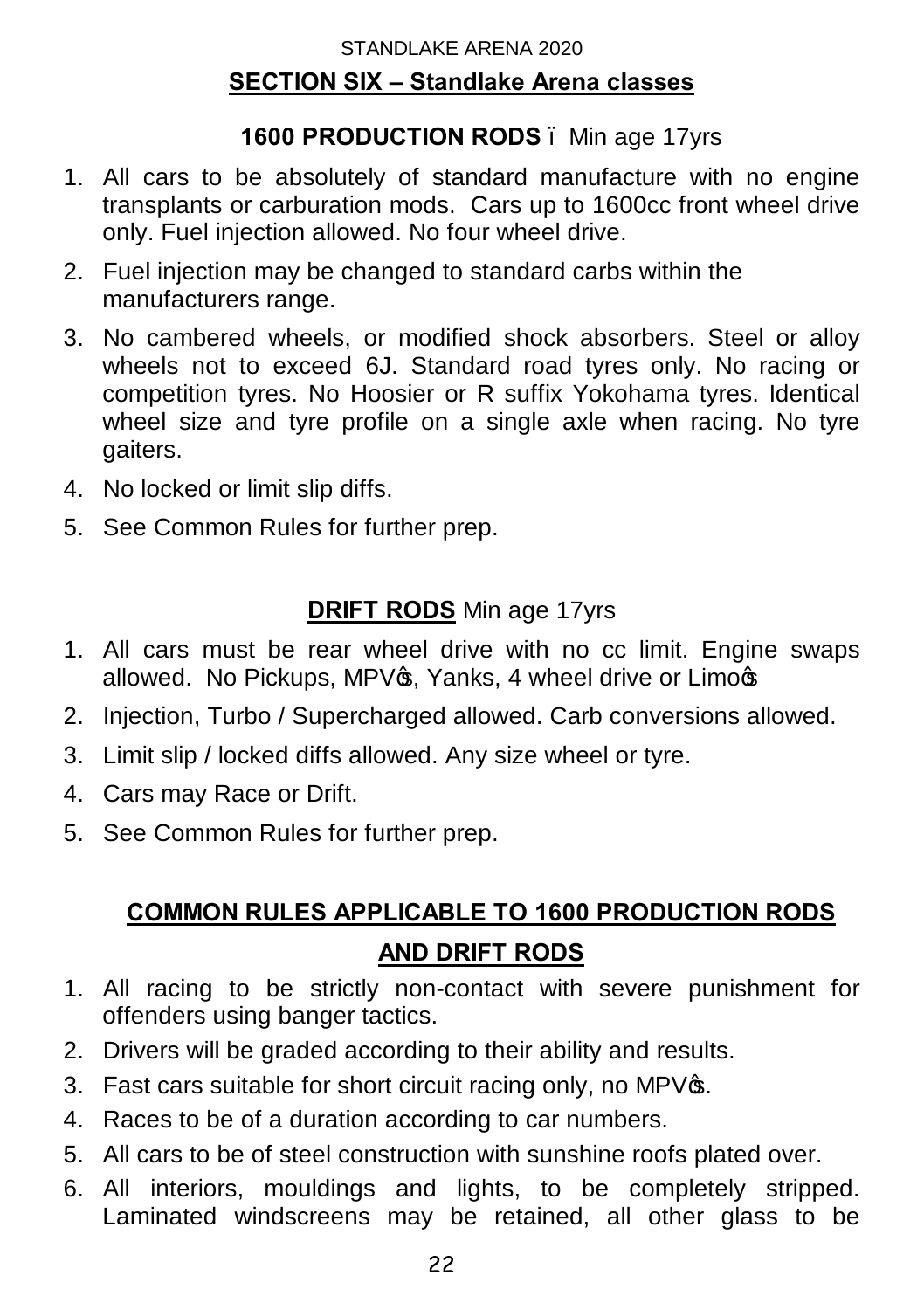removed. Original fuel tank to be removed and replaced with a tank (maximum 4 gallons) incorporating a vent pipe through the floor. Steering locks to be removed.

- 7. Drift rods may retain original fuel tank if it is above or forward of the rear axle.
- 8. Full rollcage to Section 3 spec recommended. Minimum requirement is an adequate H frame securely bolted to floor and roof to form a roll cage behind driver. Bonnets maybe secured with 2 pins with R clips.
- 9. No metal bumpers, plastic bumpers may be retained. Drawbars to be completely removed. Strictly no armouring anywhere on car.
- 10. **All cars to have full silencer system, i.e. resonator box and silencer. No cherry bombs. Noisy cars will not allowed to race.**
- 11. Cars to have 4 wheel brakes at all times. If brakes fail, cars to come off. All cars to have 2 brake lights in rear window.
- 12. Radiators in original position, batteries to be secure and covered.
- 13. High backed seat including head restrainer to be solid and securely fastened.
- 14. Cars to be fitted with proprietary or approved 4 point min safety harness, securely bolted with large washers and plated to sound metal
- 15. Suspension may only be lowered by cutting or heating and squashing original springs. Drive shafts must remain standard to car used.
- 16. **All race cars must be painted and maintained in a tidy and presentable race condition**. Roof grades to be painted accordingly, whole roof or min 4+strip down both sides of the roof.
- 17. All cars to display race numbers clearly on doors and roof fins. Roof fins must be black on white or white on black.
- 18. All racers must present a suitable fire extinguisher at scutineering, the extinguisher must remain accessible in the racers pit area for the duration of the days racing.
- 19. All drivers must wear when racing, Fireproof overalls (Proban), gloves, Crash helmet which must have one of the following British Standard Numbers visible to the Scrutineer, BS 2495, 6658, Snell 70,80 & 90, EC22.05, P/J0511884 with visor and or goggles. Neck braces are also advisable. (Lace up neck braces must not be worn).
- 20. These rules are primarily for drivers safety, it is however impossible to guarantee drivers safety and all racers should realise they race at their own risk. It is recommended that all racers take out their own Personal Accident Insurance to cover them against injury whilst racing.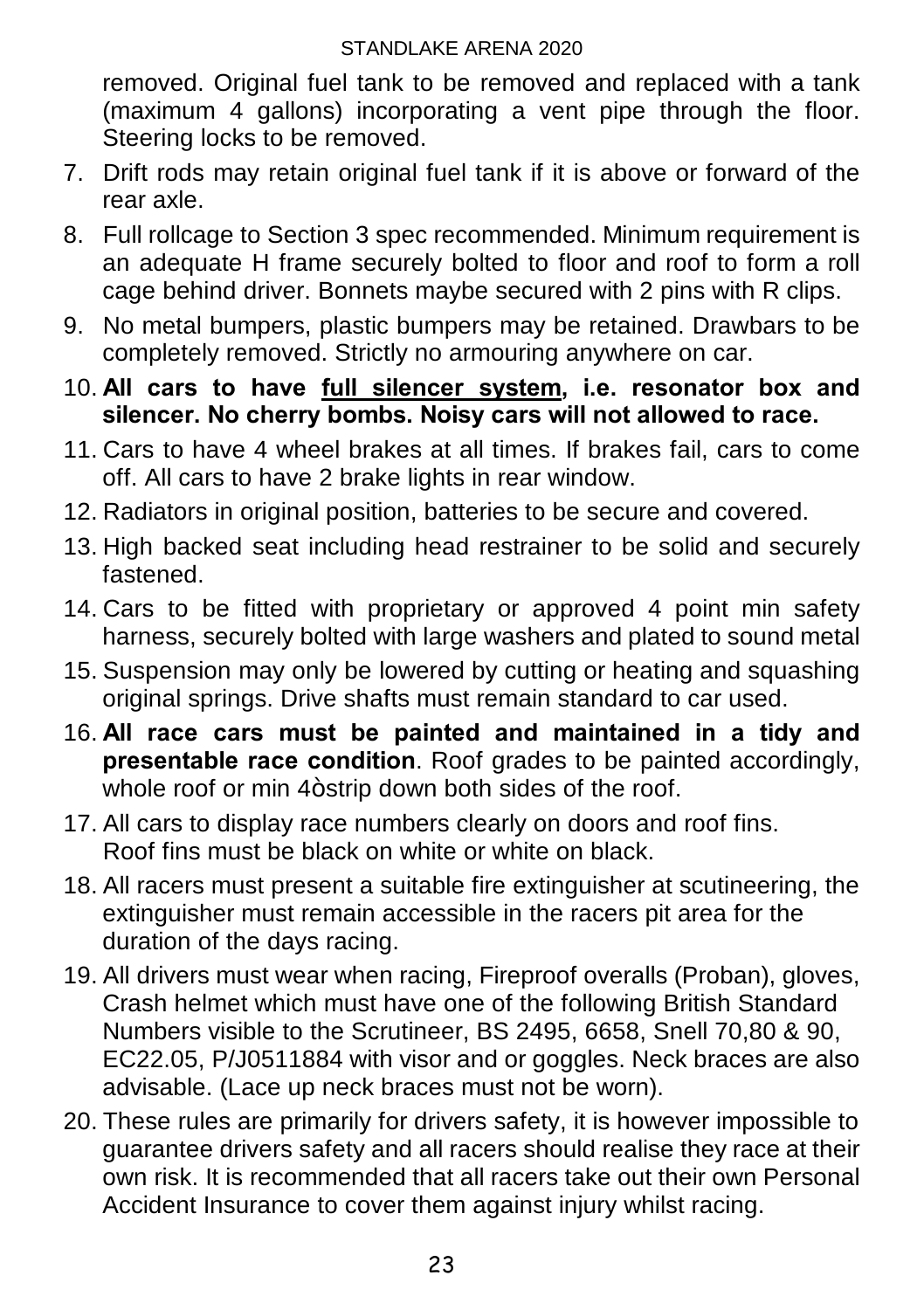# STANDLAKE ARENA 2020 **SECTION SEVEN – CONTACT RACING**

# **F2 STOX - Min age 17yrs.**

### **Any car built to Brisca F2 or Spedeworth Superstox up to the current specification is allowed.**

The Following Safety Regulations will apply without exception:-

- 1. A solid floor MUST be installed in the driver ocompartment (cab). The cab floor MUST extend rearwards beyond the front edge of the drivers seat (behind the drivers Knees).
- 2. A vertical side protection plate of 3mm MINIUM thickness steel Must be welded between The main (top) and lower chassis rails to cover the entire side area of the drivers foot well on BOTH sides of the car. A head rest must be fitted behind the drivers seat with a 3mm plate minimum thickness of 3mm x 6inch square.
- 3. A rectangular steel plate MUST be bolted to the base of the seat or welded to the chassis directly under the seat to protect the driver from the rear axle, differential and prop shaft. A steel hoop MUST be fitted around the prop shaft attached to seat plate designed to catch the prop shaft in the event of breakage.
- 4. Fuel tanks fitted outside of the main chassis rails Must be constructed of steel or Aluminium with a minimum 2mm wall thickness. The filler cap MUST be of a metal threaded screw type. The fuel tank Must have a breather pipe that prevents spillage in case of inversion. A one way valve fitted to breather is recommended. The fuel feed pipe MUST enter tank at or near to the top. The fuel tank MUST be securely fitted and MUST be protected from intrusion by an additional single steel plate or steel tubes. The tank MUST be positioned next to the chassis rail/ steel side plate with no gap between. Fuel tanks fitted behind the driver within the chassis rails may be of Aluminium providing that a steel plate is fitted to the rear of the car (minimum 3mm thickness) and that a securely fitted firewall is in place. Fuel cap and breather pipe must be as above. Fuel lines must be of metal or steel braided fuel hose.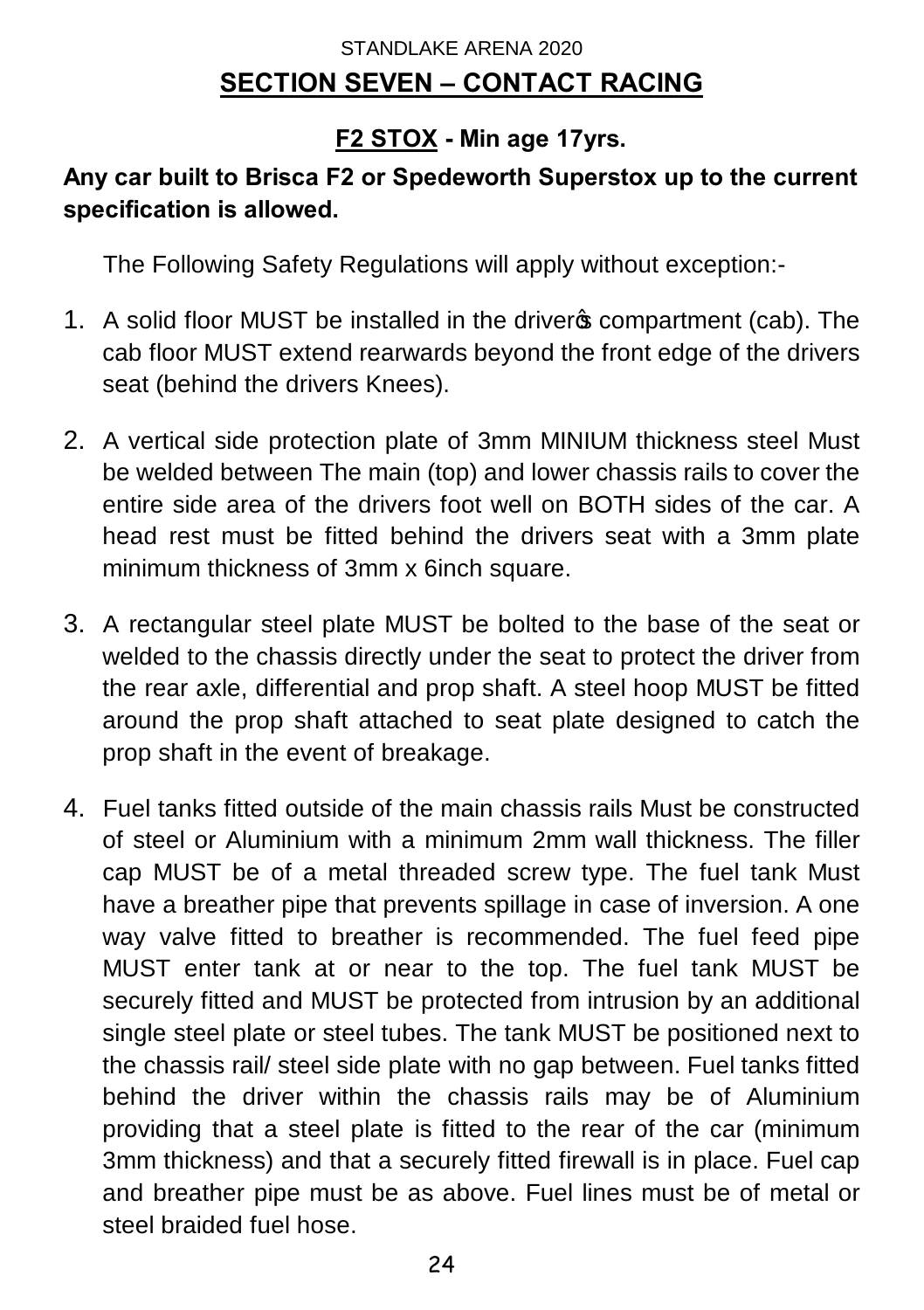5. The car MUST be fitted with front and rear bumpers constructed of steel. Both bumpers MUST be constructed with a flat surface 100mm (4in) deep. The MAXIMUM permitted bumper thickness is **30mm**. The MAXIMUM permitted bumper width is 1675mm (66in). Bumpers are NOT permitted to protrude beyond the outside edge of the nerf-rails on either side of the car. Front AND Rear bumpers MUST measure 420mm (16 ½ in) +/- 25mm (1 in) from the ground to the vertical centre of the bumper face midway between the chassis rails with THE DRIVER IN THE CAR. Bolt on bumpers MUST have a minimum of TWO secondary fixings to prevent the bupmper leaving the car should the mounting bolts break in an impact. Each secondary fixing MUST comprise of a steel chain made of MINIMUM 8mm thick diameter links an be joined by a shackle of similar size. The front bumper MUST be fitted with a central lower hoop to help prevent the car riding up over other cars. The hoop MUST have a horizontal centre section MINIMUM 300mm (12 in) wide and MINIMUM 150mm (6 in) deep from the underside of the bumper along the entire horizontal section. This hoop MUST be braced by 2 rear diagonal support struts. The front bumper MUST be fitted with a fence side UPPER hoop MINIMUM 150mm (6 in) / MAXIMUM 300mm (12 in) high from the top side of the bumper. The front bumper MUST also be fitted with a fence side LOWER hoop. This hoop MUST be a MINIMUM of 100mm (4 in) deep from the underside of the bumper. Sharp angles or tapers of less than 90 degrees that may cause tyre damage are NOT permitted on the on the bottom of this hoop. All bumper hoops MUST be made from steel with a minimum of 2.5 wall thickness and MINIMUM 25mm diameter tube or square.



25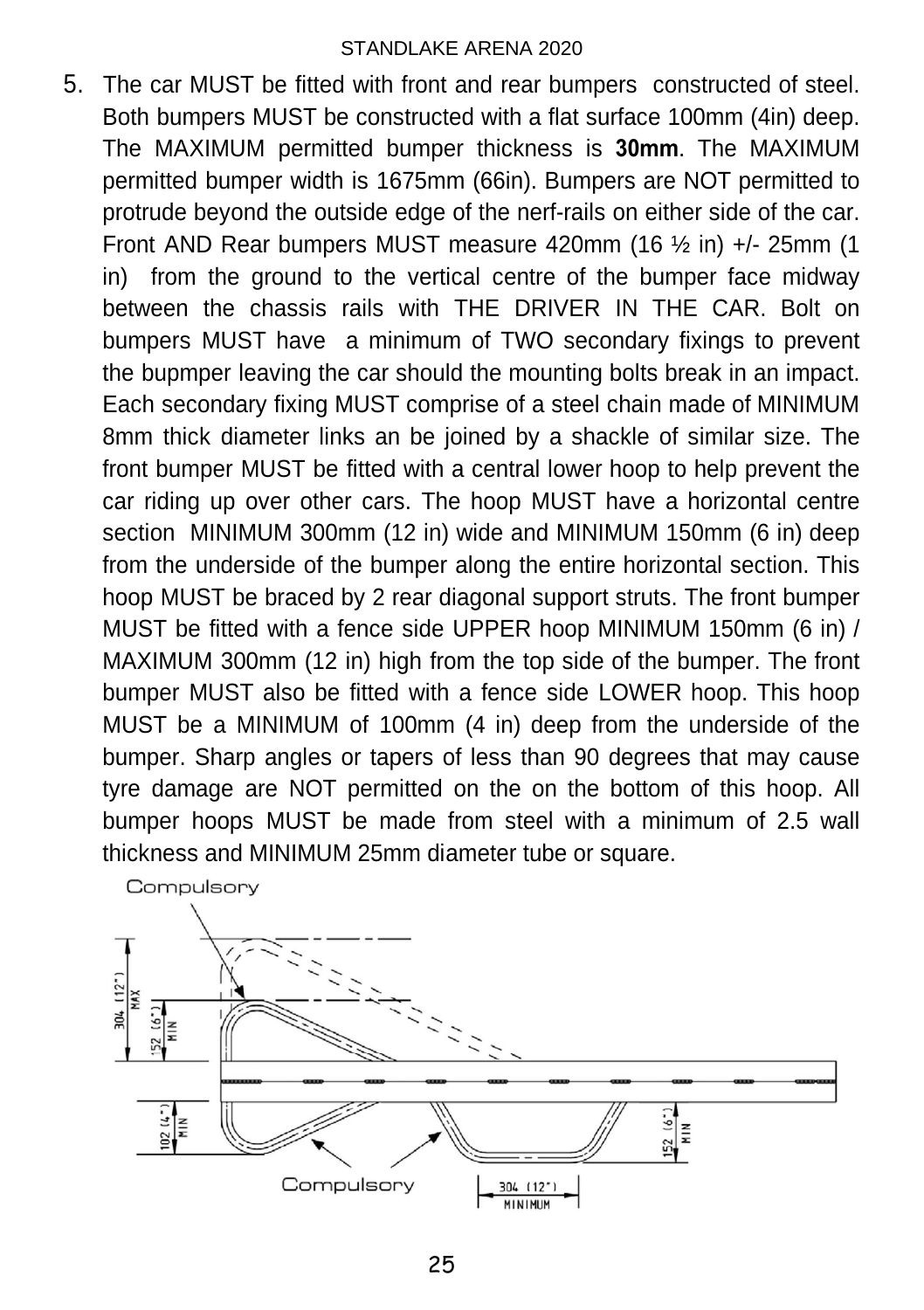6. A steel wheel guard MUST be fitted around the offside (right) rear wheel, from rear bumper to nerf-rail. The wheel guard MUST be bolted to its mounts at BOTH ends using MINIMUM 10mm high tensile nuts and bolts. Nearside (left) wheel guards are OPTIONAL but MUST be mounted as above.



- 7. Either Brisca F2 type wing tor Spedeworth Superstox aerofoils are permitted
- 8. The tyres that are permitted to race are:

AVON 7.3

FALKEN 828 or 832 Yokohama A-O21R, Kingpin (185-70-13)

Spedeworth Hoosier Superstox Tyre

*DMACK (types 195-70-13, DMG+1) A DMACK tyre must be fitted on the outside rear wheel at some Outlaw Tracks*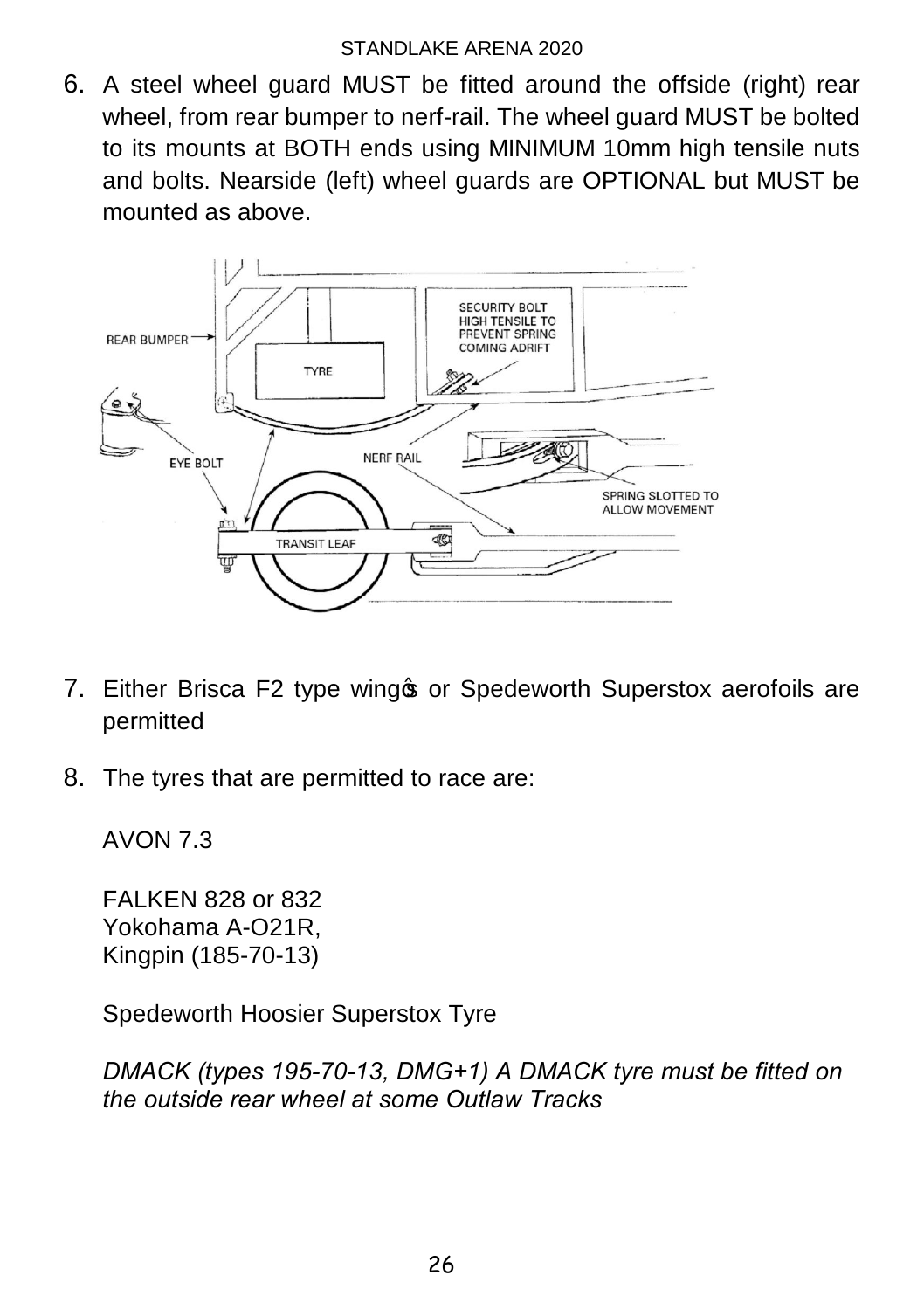9. The following engines are permitted for use:-

The Ford 2 litre SOHC NE type engine (FORD PINTO).

The Ford 1.8 litre Duratec (Engine Type 1.8L (M14)).

The Ford 2.0 Zetec engine .

These engines may be used in STANDARD form or MODIFIED as per the Technical Regulations for either BRISCA Formula 2 or SPEDEWORTH Superstox.

In the event of a competitors engine being sealed you will be required to state which regulation you engine falls in to.

ONLY the Weber 32/36 DGV or DGVA carburettor may be used with maximum sized chokes of 26mm and 27 mm.

The interchanging of the carburettor top from other Weber models is not allowed.

Differentials may be Limited Slip, Open or Locked.

*A Locked diff is compulsory at some Outlaw Tracks.*

Car must weigh minimum of 650kg to a maximum of 750kg without the driver at any one time.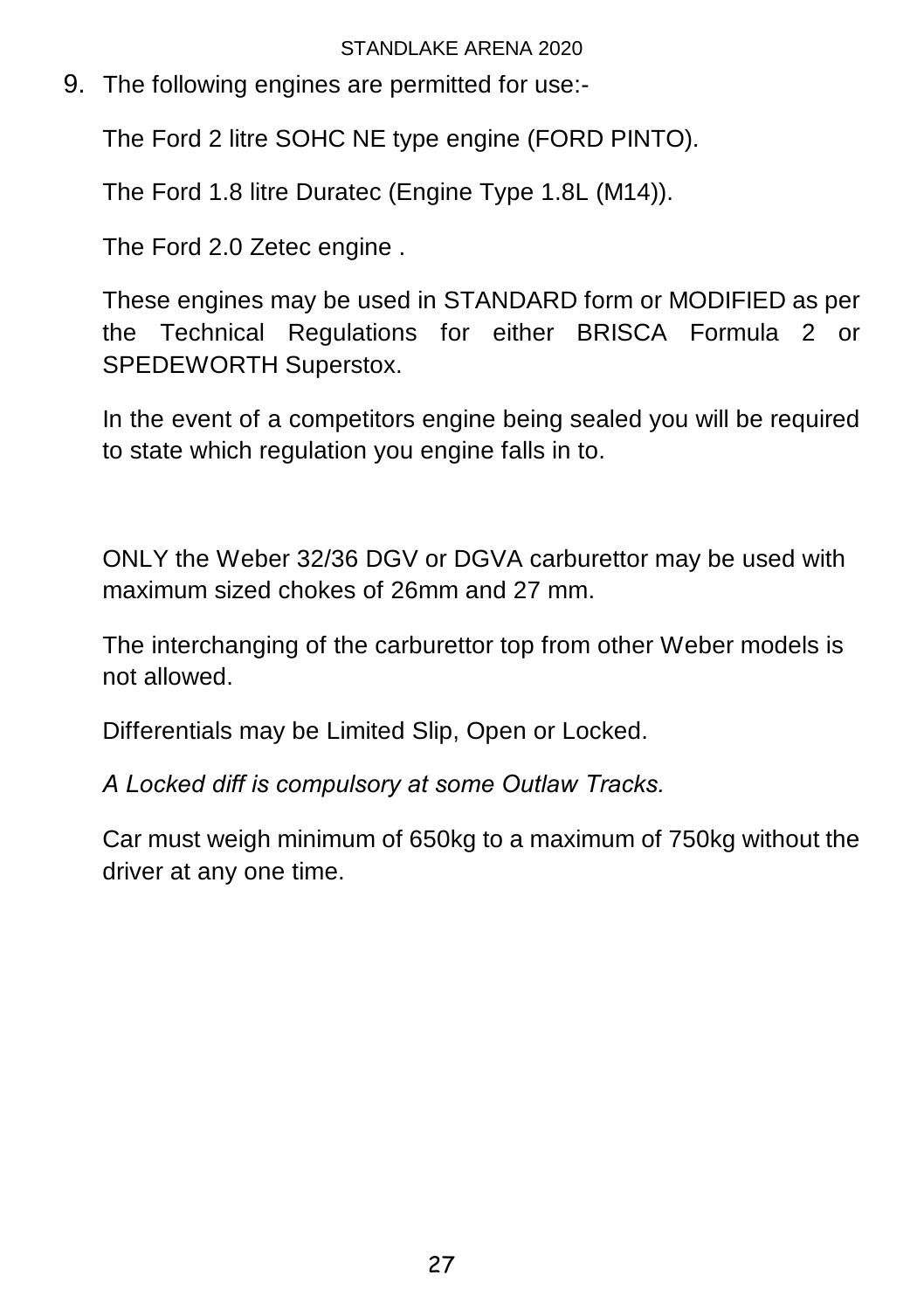## **STREET BANGERS (Mens & Ladies) -** Min age 17yrs.

All racers must pit in the bottom Pits for safety reasons and to assist the smooth running when recovering vehicles.

Cars up to 1800cc unless there is a specific limit at certain meetings. No Mondeos, Vans or Pickups. MPV<sub>®</sub> must check with promotion.

Contact limited to pushing from behind and spinning cars either way. Following into the Armco, jacking stationary cars etc is not allowed, offenders will be loaded up and banned from Street Bangers. Number of laps will be determined by the entry.

# **CAR ELIGIBILITY AND PREPARATION**

- 1. Any 2 wheel drive Saloon, Hatchback or Estate car allowed, carburettor, injection or turbo. Gearbox and differential must remain standard. Fuel injection may be changed to carburettor. Engine & running gear may be changed within the manufacturers range.
- 2. All lights, glass, exterior trims, wheel weights and complete tow bars must be removed. Sunroofs must be plated with at least body thickness metal. Plastic Bumpers must be removed.
- 3. All bulkhead holes must be sealed.
- 4. Dashboard removal is recommended. If not fully removed it must be removed as much as possible for drivers safety. Ignition switch must be accessible to driver and clearly marked ON/OFF. Steering lock removal is recommended, if retained the ignition key must be secured with a cable tie or wire loop to keep it near the switch.
- 5. Roll Cage An H frame must be fitted behind the drivers seat to act as a roll cage and seat support. Minimum 4 bolt fixing to roof and floor to protect the driver in the event of a rollover. All bolts must have good sized washers and be a minimum of 17mm head bolts. All bars in close proximity to driver to be well padded.
- 6. No armouring / welding whatsoever. Except drivers door where a plate must be fitted, it must be of flat plate,  $8+$ , 15+ deep, minimum 10mm and maximum 25mm thickness. It must not extend forward of the front pillar more than 6 inches or rear of the back pillar by more than 12 inches. It must be secured with min 4 substantial bolts with large washers. At least 2 Bolts must pass through the pillars. Drivers door only may be welded.
- 7. A single passenger doorplate (12" x 12" max) may be fitted.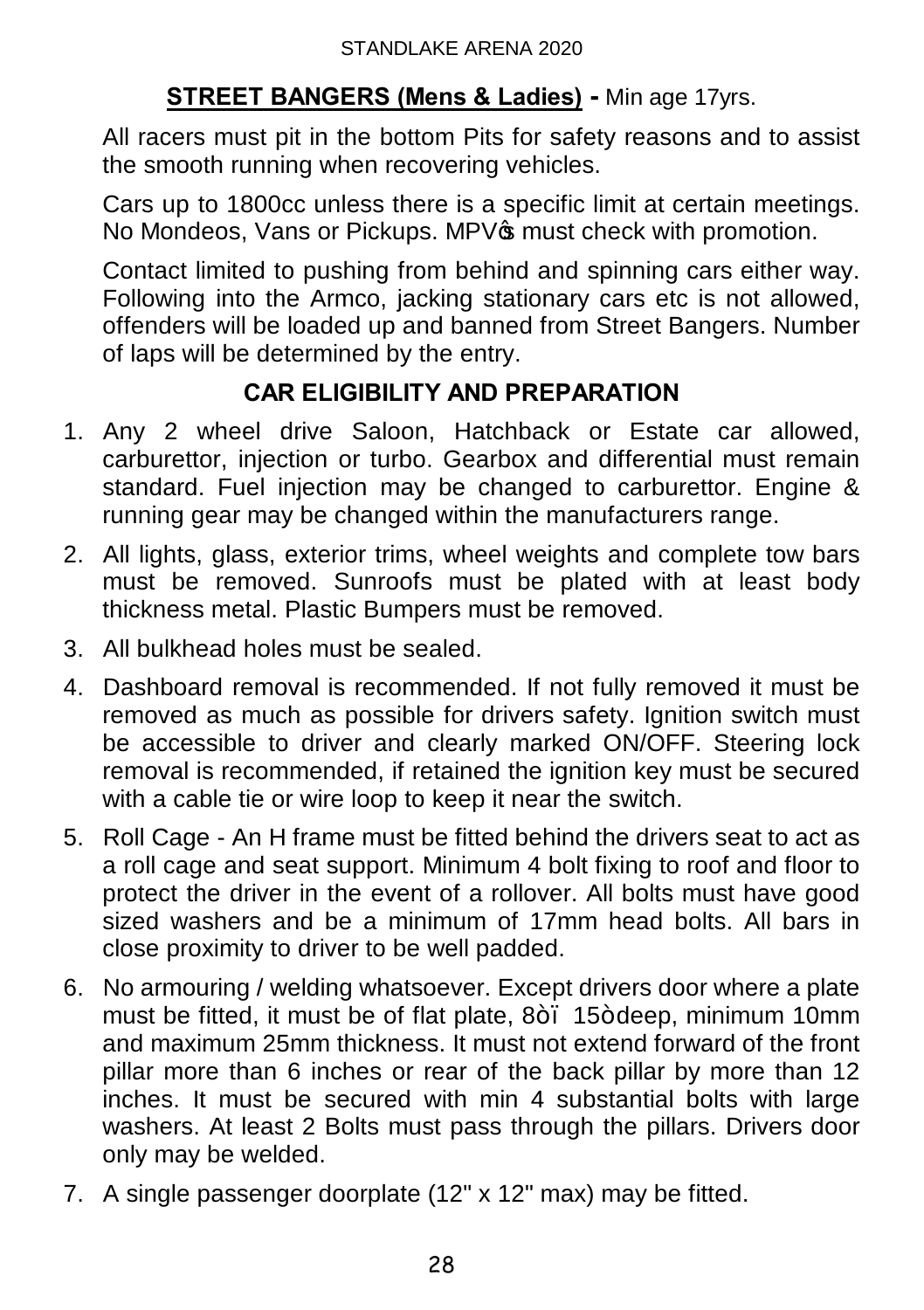- 8. Bonnet may be secured with 2 overlapping plates with the bolts through the bulkhead, not the bonnet. Or rear gusset plates may be fitted, not too big and behind suspension turrets. Boot lid / Passenger doors must be tied / taped shut, no bolts, no plates, no ratchet straps.
- 9. Front end of cars must remain standard, no re profiling / cutting / welding. No cutting back Focus rails. No changing bumper mounting bars between different makes.
- 10. No front engine or distributor protection allowed.
- 11. Radiator / Steam tank must be under the bonnet with breathers directed at the track. You may use a water tank instead of a radiator. The tank may be L shaped but must not extend over the engine or past the centre of the struts. The tank also must not extend down on the drivers side of the engine. Minimum 2 fixings, non pressurised and no Anti freeze.
- 12. Engines may be solid mounted. Mountings can be no more than  $2+$ infront of engine block though they may be moved to the rear of engine.
- 13. Seat must be high backed, incorporate a headrest and be securely fastened.
- 14. A fully approved safety harness (minimum 4 point fixing) to be fitted, bolted to the H frame or to sound floor i.e. Original mounting points or 75mm.x 75mm plates to be fitted under car as washers.
- 15. Fuel tank must be of stout construction with no more than 3 gallons capacity. No motorcycle tanks. Tank must be fitted into the passenger footwell or incorporated in a proprietary H frame. All tanks must have a sealed filler cap and a breather from top of tank to discharge through car floor. Fuel taps optional but if fitted must be of good quality. Original fuel tanks be removed or punctured.
- 16. Battery must be covered with rot proof material to avoid spillage, if in a vulnerable position under the bonnet it may be positioned inside the car in a securely fastened battery box, preferably in a box built into a proprietary H frame.
- 17. Cars must have good working footbrakes at all times.
- 18. **Full / shortened exhaust systems must be retain a effective silencer box. No cherry bombs**. **Cars exceeding 98 decibels may be black-flagged by the clerk of the course.**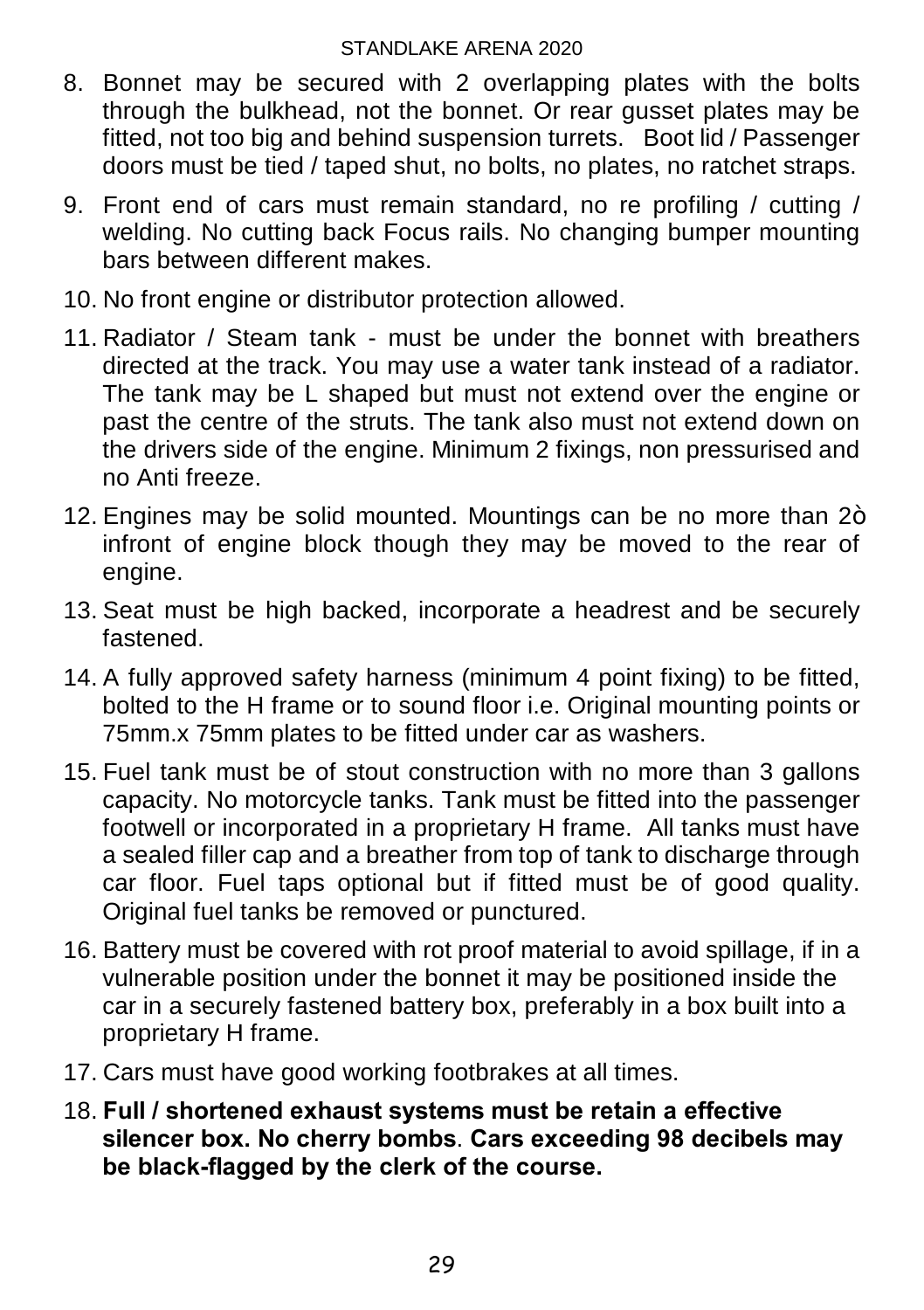- 19. All drivers must wear when racing, Fireproof overalls (Proban), gloves, Crash helmet which must have one of the following British Standard Numbers visible to the Scrutineer, BS 2495, 6658, Snell 70,80 & 90, EC22.05, P/J0511884 with visor and or goggles. Neck braces are also advisable. (Lace up neck braces must not be worn).
- 20. Maximum wheel size 6J. Alloy wheels must be fitted with the correct Bolts/Nuts. Tubes recommended, gaiters optional. Standard road tyres only, no competition or racing tyres.
- 21. Race Numbers to be displayed on the doors in contrasting colours and on a minimum  $6+$  white roof fin with black numbers.
- 22. All racers must present a suitable fire extinguisher at scutineering, the extinguisher must remain accessible in the racers pit area for the duration of the days racing. Extinguishers must be maintained in top class condition.
- 23. Unless there is a specific big team event no more than 4 registered racers cars may be painted in team colours at any Standlake meeting.
- 24. Anyone adding illegal parts after having been scrutineered will incur a Standlake Arena ban.
- 25. The only person allowed to race a car is the person named on the scrutineering sheet. Any change should be cleared with race control.
- 26. Everything you bring to the track must be taken away at the end of the day especially punctured wheels; bumpers that fall off MUST be recovered and taken away.
- 27. These rules are primarily for drivers safety, it is however impossible to guarantee drivers safety and all racers should realise they race at their own risk. It is recommended that all racers take out their own Personal Accident Insurance to cover them against injury whilst racing.
- 28. Scrutineers and Promotion's decisions are FINAL.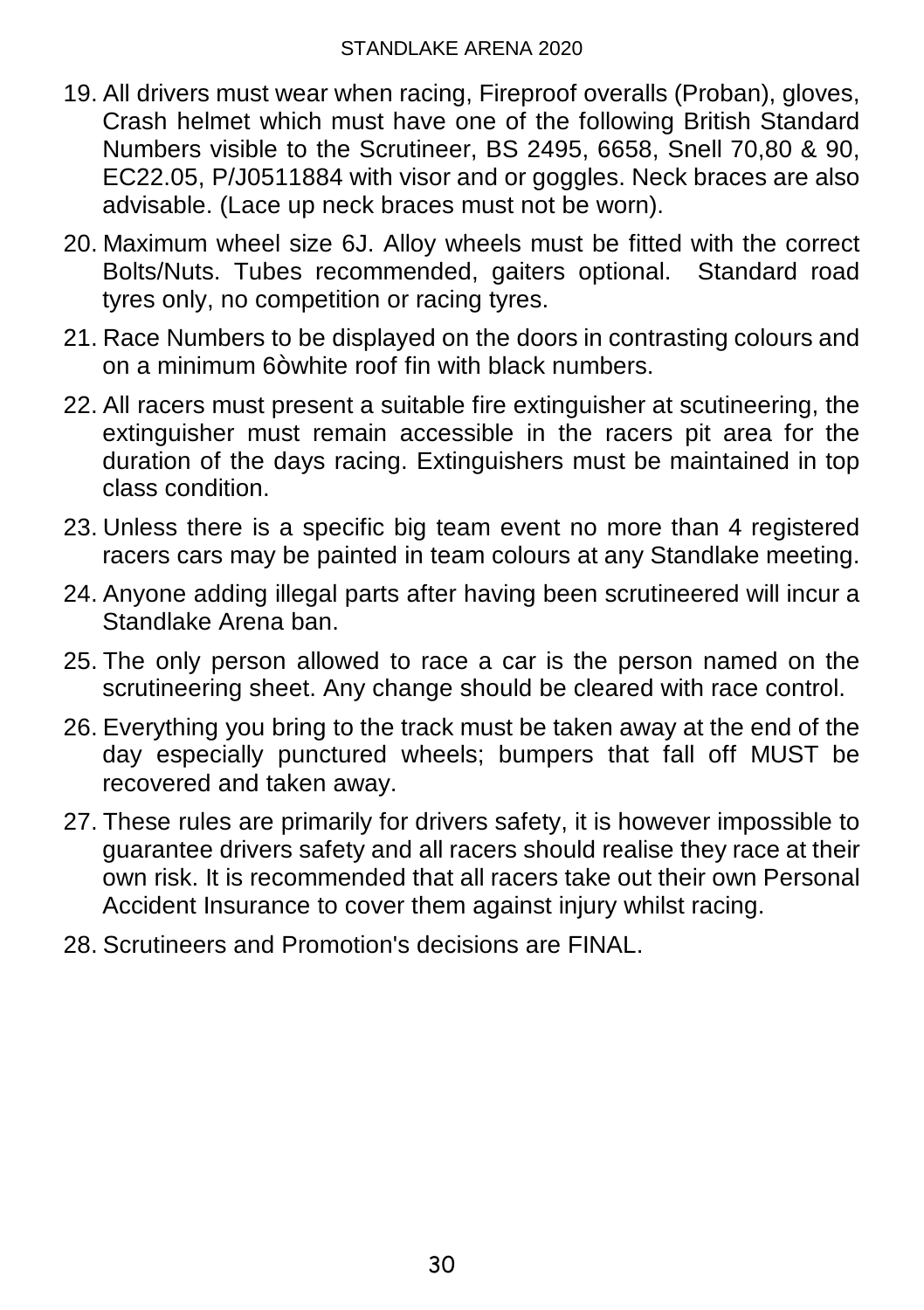#### **TEENAGE STREETS –** age 13 - 16yrs.

All racers must pit in the bottom Pits for safety reasons and to assist the smooth running when recovering vehicles.

Contact limited to pushing from behind and spinning cars either way. Heavy contact, including, but not limited to following into the Armco & jacking stationary cars is not allowed, offenders will be loaded up and banned from the class.

**Car Eligibility** – 1300cc maximum engine size. Any car listed as suitable for Micro bangers will be eligible for Teenage Streets. The full list is on the fixture page of the Standlake Arena website: www.standlakearena.co.uk

**Car Preparation** – cars to be built in line with Street Banger Rules however with the addition of a fabric window net on the drivers side door.

**Safety Equipment** . it is mandatory for all racers to wear a neck brace in addition to the standard safety equipment listed within the Street Banger rules.

Drivers with no previous history of racing must be able to demonstrate an ability to control the car under race conditions. This can be done on a race day – in good time before the start of the meeting, or on select days prior to a meeting – please contact the promotion to confirm.

#### **NATIONAL BANGERS -** Min age 17yrs.

All racers must pit in the bottom Pits for safety reasons and to assist the smooth running when recovering vehicles.

Banger racing is a full contact sport - These rules are primarily for drivers safety, it is however impossible to guarantee drivers safety and all racers should realise they race at their own risk. It is recommended that all racers take out their own Personal Accident Insurance to cover them against injury whilst racing.

#### **BANGER RULES AND CAR PREPARATION**

1. Deliberate driver side contact and central T bones to either side are not allowed. No racing the opposite way. No attacking on or off the centre green. No jacking stationary cars. These are all load up or bannable offences.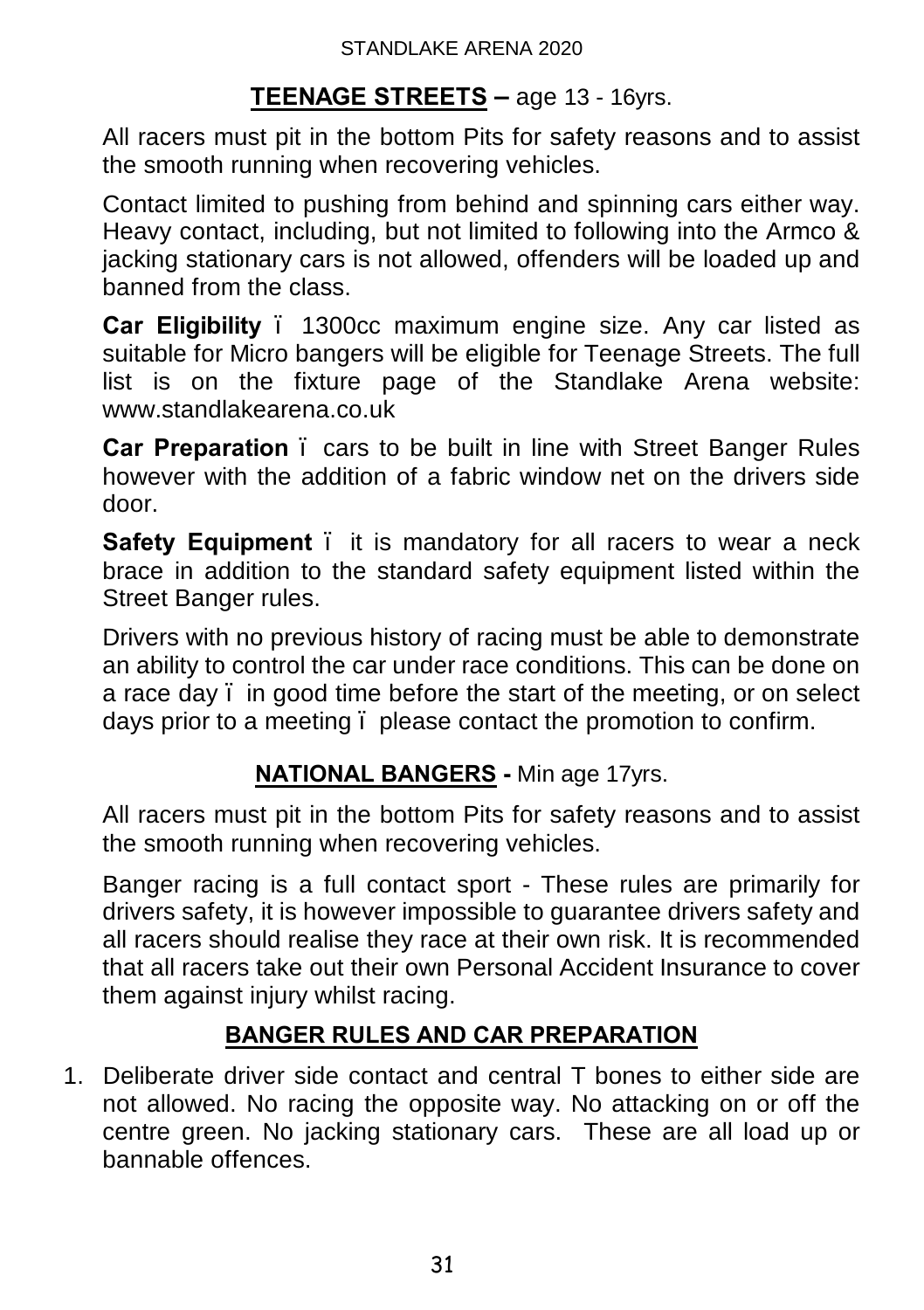- 2. Any Saloon, Hatchback or Estate car allowed, carburettor, injection or turbo. Various cc limits apply at all meeting, please check fixture list for cc limits at each meeting.
- 3. No Pickups, No station wagon or off road 4 x 4 unless at a specified meeting. Car derived 4 x 4 (Sierra etc) are allowed. Large American and Chassis cars can only race in the Unlimited class. No Previa type MPV<sub><sup>®</sub></sup> or Imperial type American cars.</sub>
- 4. No Mondeos in Unlimited Bangers
- 5. Bangers built to National Banger spec allowed.
- 6. Sensible engine swaps are allowed, but not to enable a large car to race in a lower cc class.
- 7. Cars to be of metal construction.
- 8. Unless there is a specific big team event no more than 4 registered racers cars may be painted in team colours at any Standlake meeting.
- 9. **Full exhaust / silencer system must be retained or fitted and every effort made to retain it during the days racing. No cherry bombs. Noisy cars may be black flagged and not allowed to race.**
- 10. All glass, screens, exterior and interior trim, mirrors, lights, wheel weights and drawbar ball hitches to be removed. Dashboards to be removed.
- 11. Sunroofs all glass must be removed and a sunroof should be covered with a single metal sheet and secured in at least 6 different places. A steel sunroof should have a plate bolted across it to stop it coming off.
- 12. No seam welding, or armouring whatsoever.
- 13. Cars with distributors / Cam belts in a vulnerable position may fit a small guard fastened only to the engine. 3mm max thickness.
- 14. Roll Cage An H frame must be fitted behind the drivers seat to act as a roll cage and seat support. Minimum 4 bolt fixing to roof and floor to protect the driver in the event of a rollover. All bolts must have good sized washers and be a minimum of 17mm head bolts. All bars in close proximity to driver to be well padded.
- 15. A flat doorplate 8+ . 15+ deep, minimum 10mm maximum 25mm thickness must be fitted. It must be securely bolted with not less than 4 bolts & large washers, it must overlap A and B posts. It must not extend forward of the front pillar more than 6 inches or rear of the back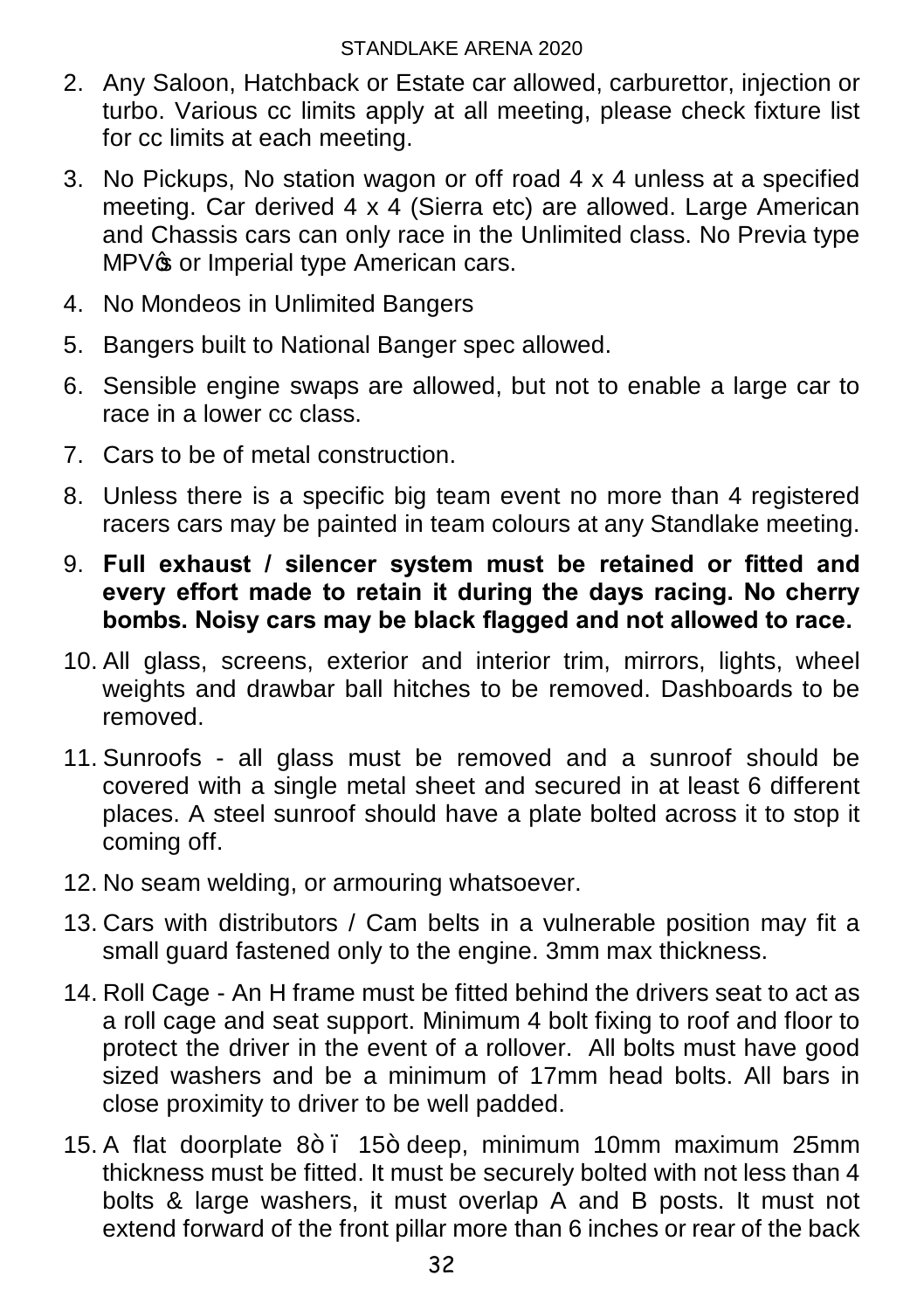pillar by more than 12 inches. 2 fixing Bolts must go through the pillars, Bolt thread inside the car must be kept to a minimum.

- 16. Doors, bonnet and boot lid to be securely fastened. Doors & boot may be tack welded with no more than 5 x 25mm tacks. Drivers door must be bolted or welded. Other doors may be secured with Max 12+x 12+ plates. No more than 4 securely fitted bonnet bolts protruding not more than 4''. No double bonnets or bumper tyres.
- 17. All water & coolant must be under the bonnet, steam tanks must be no further forward than the front of the engine and not fastened to the engine. The cooling system should be non-pressurised with an overflow pipe leading from the highest point down to the underside of the car. Antifreeze must be drained and replaced with water.
- 18. Seat to be secure, sound and supported by the roll cage. High back seat and head with restrainer are compulsory.
- 19. Batteries to be securely fastened and completely covered with rot proof material to avoid spillage.
- 20. All cars must have good working foot brakes, drivers must not race if brakes fail.
- 21. Diffs may be locked, tyres may be gaitered.
- 22. Petrol tanks must be of stout construction, of no more than three gallon capacity, carrying minimum amount for event. No motorcycle fuel tanks. The petrol tank must be securely fastened, as far as is practicable away from driver. Fuel lines must be secure and sound with no leaks. All tanks to have a sealed filler cap with a breather pipe from the top of the tank discharging through the car floor. Original tank must be removed or punctured with a large hole and must not be used or ballasted.
- 23. Ignition / Kill switch must be clearly marked and must cut the fuel supply.
- 24. All racers must present a suitable fire extinguisher at scutineering, the extinguisher must remain accessible in the racers pit area for the duration of the days racing. Extinguishers must be maintained in top class condition.
- 25. Racers to display their race numbers on the doors and an appropriately sized roof fin, black on white or white on black.
- 26. Crash Helmet to BS 6658, Snell 70, 80 & 90 EC 22.05 P/J 0511884 standard.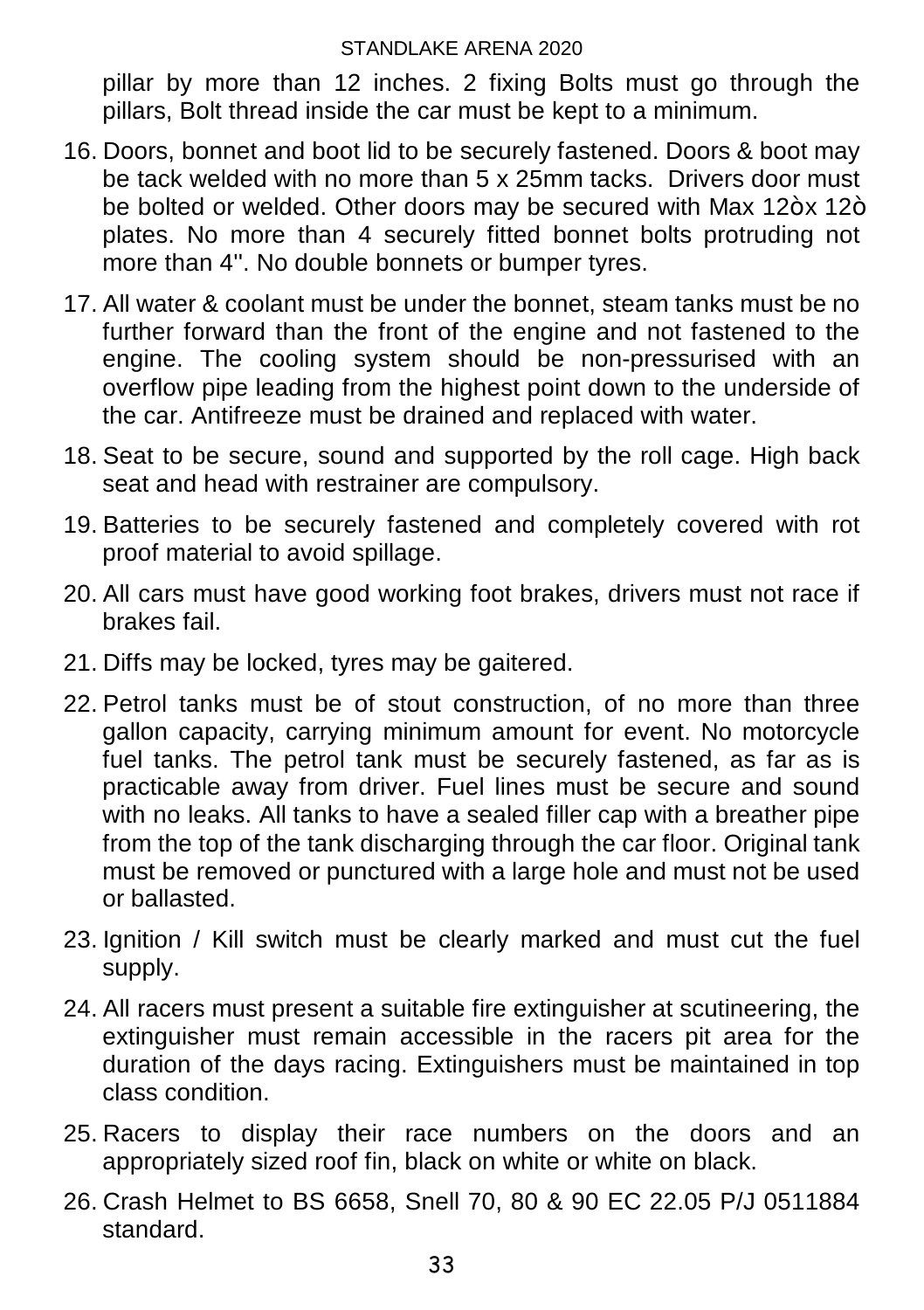- 27. Cars to be fitted with proprietary or approved 4 point min safety harness, securely bolted with large washers and plated to sound metal.
- 28. All drivers must wear overalls and gloves that are in good condition. It is compulsory you use Flame retardant Proban or higher specification material overalls. Neck braces and the use of flame-retardant balaclavas is highly recommended. Lace up neck braces must not be worn. Wet weather clothing must be worn as well as, not instead of overalls.
- 29. Cars may be re scrutineered at any time during the meeting, if it is felt they are unsafe they will not be allowed to race.
- 30. The only person allowed to race a car is the person named on the scrutineering sheet. Any change should be cleared with race control.
- 31. Anyone adding illegal parts after having been scrutineered will incur a Standlake Arena ban.
- 32. In the interest of the safety of the driver, racers presenting their cars for scrutineering and failing to comply with these rules may not be allowed to race.
- 33. **ALL WHEELS & TYRES & RUBBISH MUST BE TAKEN HOME.** Cars may be left for scrap subject to the appropriate charge being paid / collected and cleared with Keith.
- 34. These rules are primarily for drivers safety, it is however impossible to guarantee drivers safety and all racers should realise they race at their own risk. It is recommended that all racers take out their own Personal Accident Insurance to cover them against injury whilst racing.
- 35. Scrutineers and Promotion's decisions are FINAL.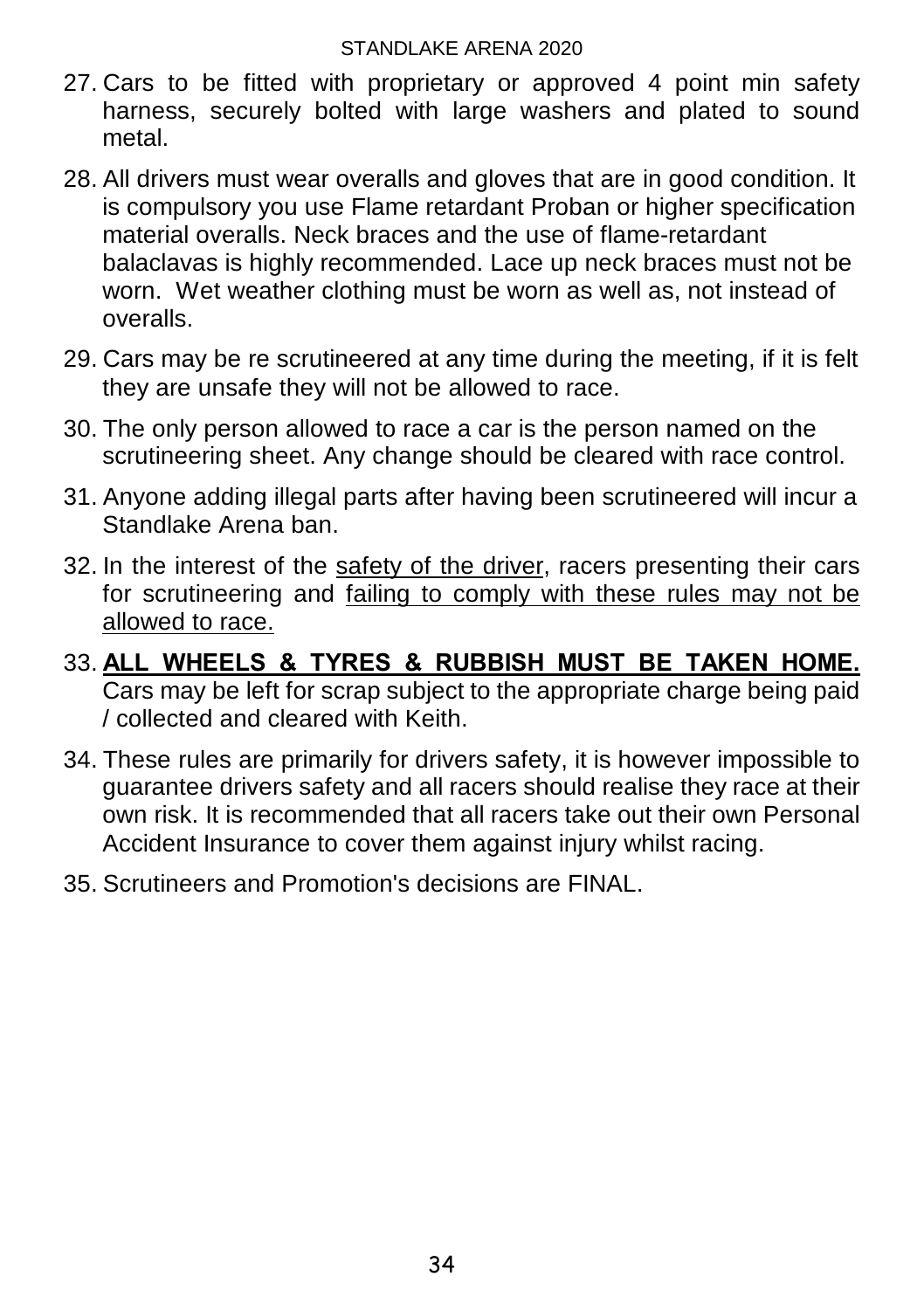# **RACERS PROCEDURE ON RACE DAYS**

Top Pits are for non contact classes only.

Street Bangers & National Bangers must pit in the Bottom Pits for safety reasons and to enhance the smooth running of the meetings.

Park up in the pits and unload quietly, no race engines before11am. Attend to any paper work you need to do i.e. registration payments, fill in the scrutineering form you were given on the gate when you came in.

Please drive race cars slowly in the pits at all times. Get your car scrutineered in the designated area.

Follow the programme and when it is your turn to race take your car slowly and wait behind Race Control. Non Contact classes must check their Grid Position (sheets pinned on building) Proceed slowly and line up on your grid place (no extra laps, no spinning wheels or static burnouts)

Do not exit your car during a race, stay belted and helmeted.

At the end of the race proceed slowly back to your pit area.

Race Control is out of bounds during racing.

Have a good day and when you leave please drive slowly through the pits and carefully through the Villages.

# **STANDLAKE ARENA CONTACTS**

**Web Site www.standlakearena.co.uk**

**Email standlakearena@hotmail.co.uk**

**Contact Keith Hook - 01993 851002 / 07720 372842**

**Carolyn Simmonds - 01993 851215** 

**Pete Simmonds - 07531818760**

**SEGTO / F2 rep Andy West - 07834859885**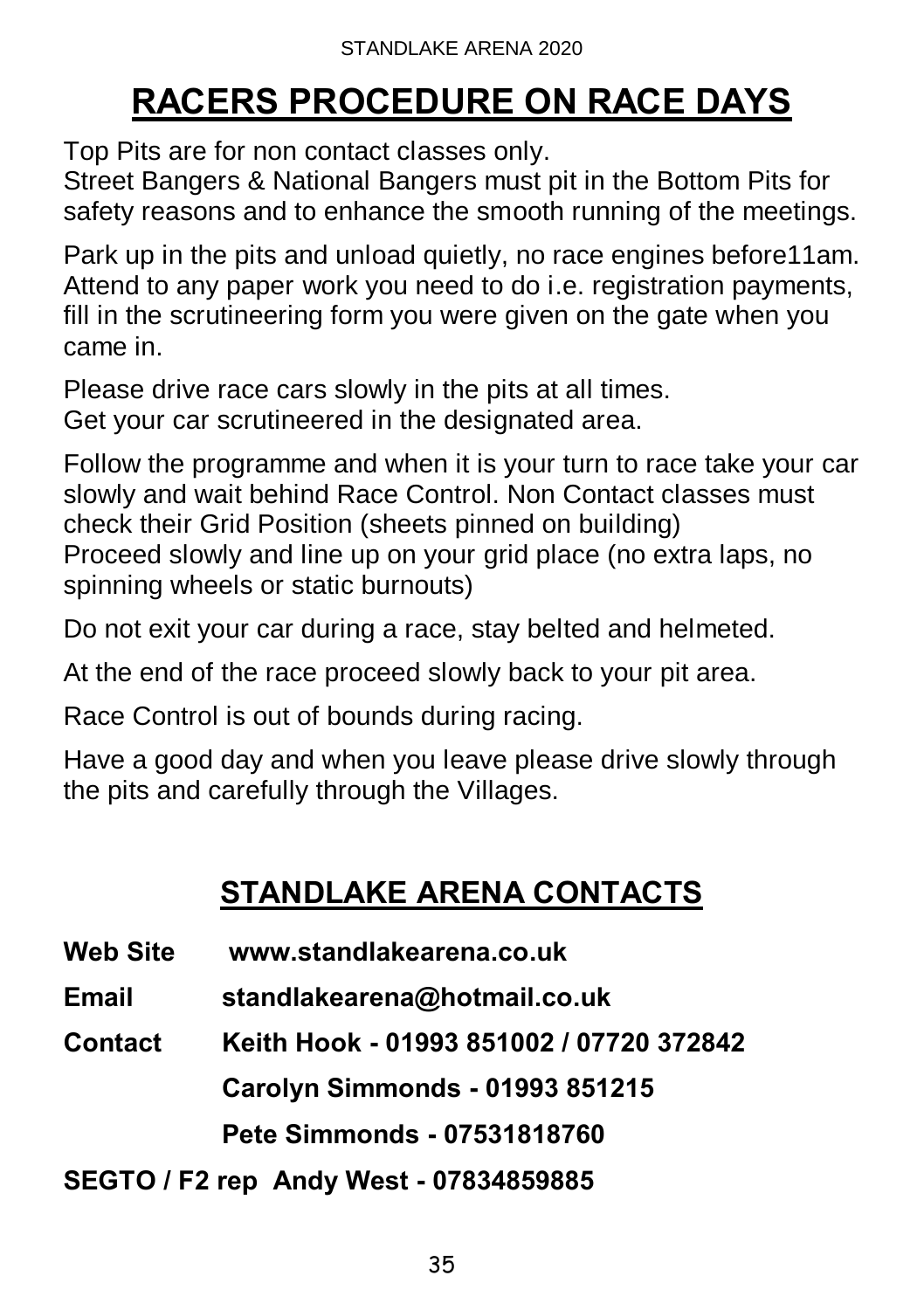# **SCRUTINEERS CHECK LIST**

- 1. Log Book / Photo 29. Centre Bar
- 2. Helmet BS 6658 30. Joint Webs Snell 70/80/90 31. Foot Plate
- 
- 
- 5. Bonnet Fixings
- 6. Engine (visual) 35. Fuel Pump
- 7. Engine sealing holes 36. Battery
- 
- 9. Rad/Dist Protection 38. Ironing up (Rear)
- 
- 
- 12. Brake Reservoir **41. Tubes**<br>13. Laminated Screen 42. Spacers
- 13. Laminated Screen
- 14. Perspex Windows 43. Lettering
- 15. Seat & Fixing 44. Numbers
- 16. Seat Harness Fixing 45. Roof Fin
- 
- 
- 19. Brake Pipes
- 20. Fuel Pipes
- 21. Ianition Switch/Instruments
- 22. Ignition On/Off **JUNIORS**
- 
- 24. Exhaust Cover 49. Door Net
- 25. Fire Extinguisher 50. Crotch Strap
- 26. Washer Tank 51. Dash Bar
- 
- 
- 
- 
- 
- 3. Overalls 32. Brake Lights
- 4. Gloves 33. Boot Fixings<br>5. Bonnet Fixings 5. Senate 194. Fuel Tank
	-
	-
	-
- 8. Carb (visual) 37. Firewall (Rear)
	-
- 10. Ironing up (Front) 39. Wheel size & weights
- 11. Firewall (Front) 40. Tyres, Type & Size
	-
	-
	-
	-
	-
- 17. Steering 46. General Tidiness
- 18. Brake Pedal 47. Exhaust Noise

- 23. Mirror 48. Steering Wheel
	-
	-
	-
- 27. Roll Cage 52. Double Chicken Bars Drivers 28. Chicken Bar Side, Single Passenger Side
	- PASS

 $A = PASSFD TO RACE$ 

B = PASSED TO RACE TODAY BUT FAULTS TO BE RECTIFIED BEFORE NEXT RACE MEETING

 $C = NOT PASSED TO RACE$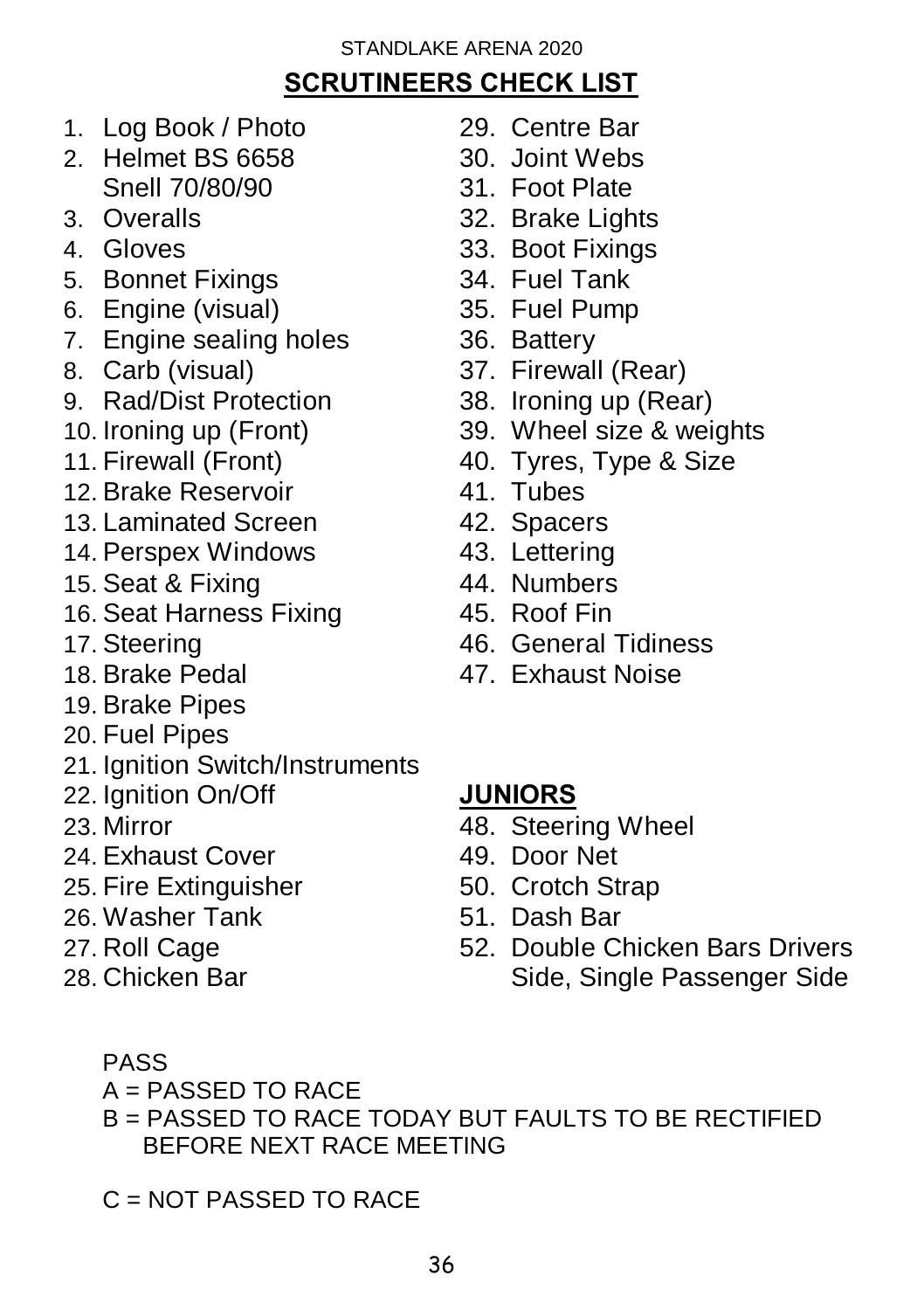| <b>DATE</b> | <b>COMMENTS &amp; FAULTS</b> | <b>SCRUTINEER</b> |
|-------------|------------------------------|-------------------|
|             |                              |                   |
|             |                              |                   |
|             |                              |                   |
|             |                              |                   |
|             |                              |                   |
|             |                              |                   |
|             |                              |                   |
|             |                              |                   |
|             |                              |                   |
|             |                              |                   |
|             |                              |                   |
|             |                              |                   |
|             |                              |                   |
|             |                              |                   |
|             |                              |                   |
|             |                              |                   |
|             |                              |                   |
|             |                              |                   |
|             |                              |                   |
|             |                              |                   |
|             |                              |                   |
|             |                              |                   |
|             |                              |                   |
|             |                              |                   |
|             |                              |                   |